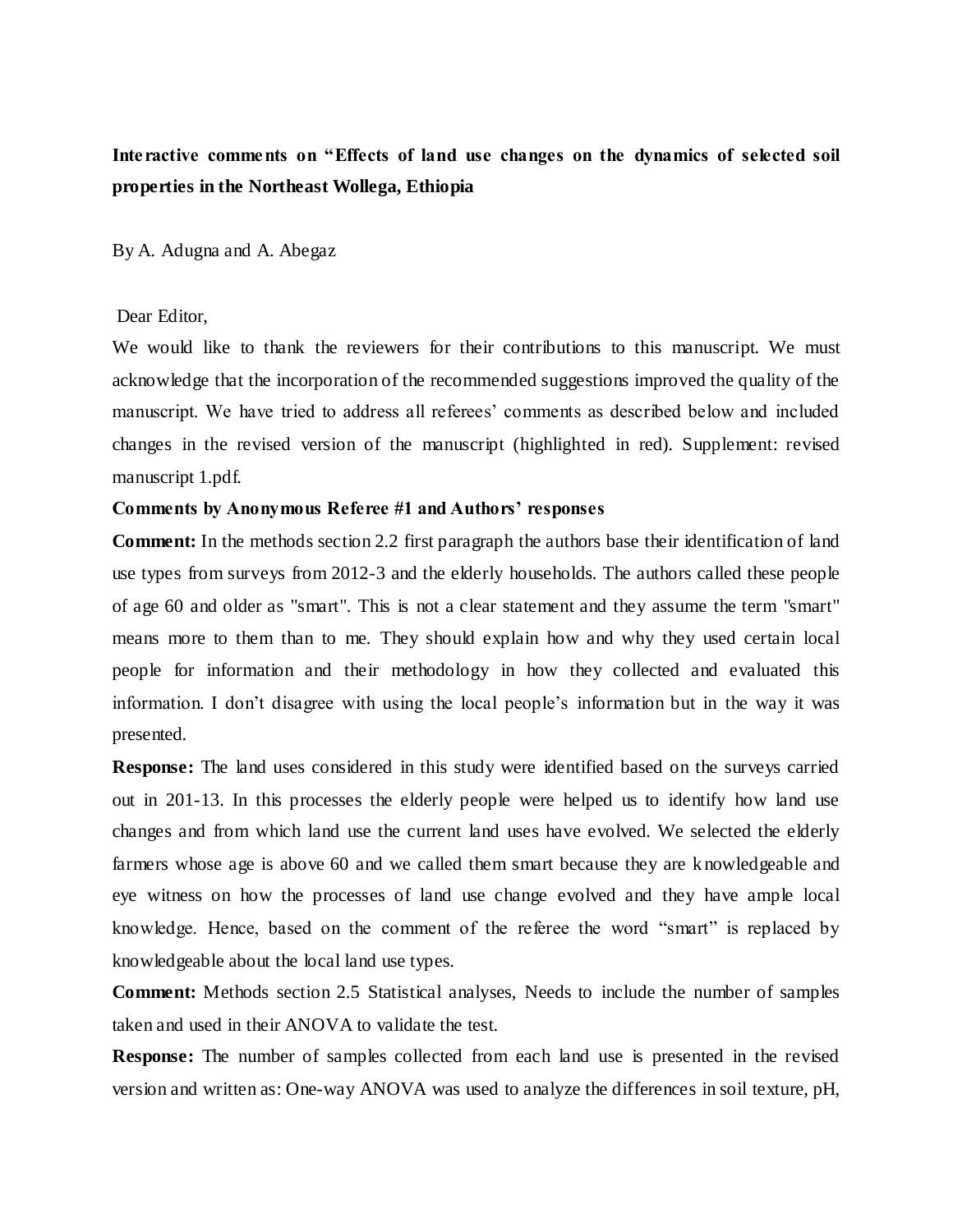available P, SOM, N-Kjeldahl, CEC and exchangeable cations of the three land use types by collecting 15 composite soil samples (five each from each land use) at the 0.05 level." Please note that, we applied ANOVA to assess differences, but not for validation purpose.

**Comment:** The Results section 3.1 the authors make an unsupported statement about the clay fraction in the cultivated lands that is major to their paper. They state that the 15 cm of soil that was sampled in this region had changed from a sand and silt fractions to a clay fractions. If this were to be true then the soil fractions below the cultivation processes should still be sand and silt. This would be easily determined by sampling deeper and if cultivation was the cause of the clay formation then there would be a layer where the soil changed back to the forest or grazing land appearance.

**Response:** The comment is valid, thus the statement is deleted from the revised manuscript.

**Comment:** I found no argument with the authors results in other areas and they seem to supply needed information especially concerning pH reduction and aluminum and manganese toxicity.

**Response:** To make more clear the following statement added in the revised version: "Cultivated land is characterized by acidifying effects of acid forming nitrogen fertilizer, poor nutrient cycling and mining of basic cations through harvested crops, soil erosion and acid rain which contribute for development of soil acidity."

## **Comments by Anonymous Referee #2and Authors' responses**

# **General comments**

This manuscript studies the effects of land use change on the variation of different soil properties (organic matter content, organic N, pH, available P, CEC and exchangeable cations) in the 0-15 cm layer of forest, grassland and cultivated soils from Northeast Wollega (Ethiopia). In my opinion, authors have carried out a well-designed experiment and made huge efforts to obtain a high number of data. But, in my opinion, the text needs a lot of work before it is ready for publication in SOIL.

#### **These are some general comments about formal aspects:**

**Comment:** Abbreviations in the abstract and the main text must be used only after defining. "SOM", "CEC" or "AP" are used in the abstract without previous de finition. The use of abbreviations is not rational. There are many examples of this through the text that must be revised. Different expressions are used for the same object even in a short text. In page 1085,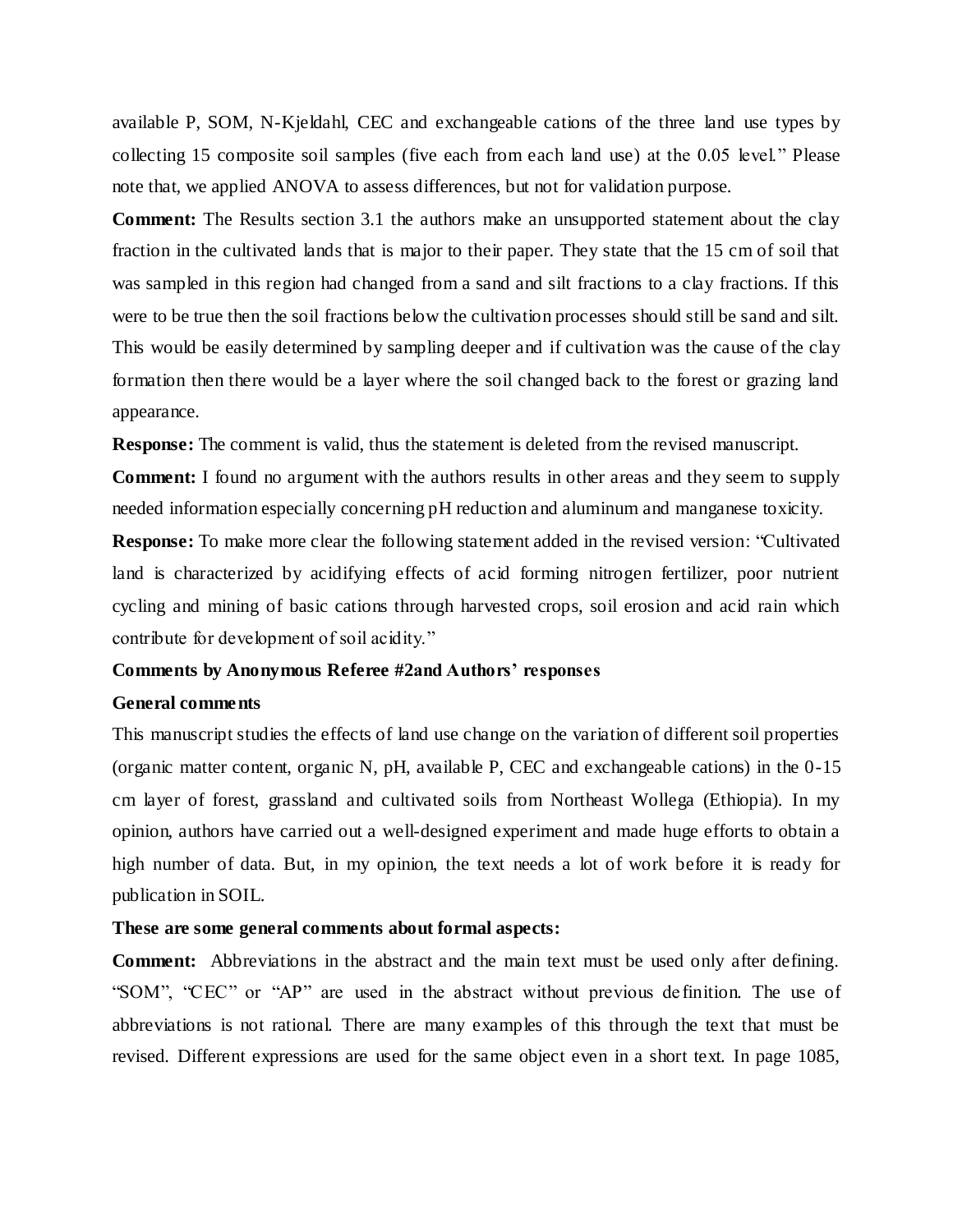lines 4-7 (only four lines!), soil available phosphorus is named as "P" (element), "soil P", "available P" or "AP" (available P).

**Response:** We accepted the comment and corrected throughout the paper as highlighted in the text

**Comment:** Try to avoid 4-5 lines long sentences. Describing and discussing results following the sequence [i] mean data and [ii] difference between mean data, with different tables is repetitive and makes the text too long.

**Response:** We reduced the length of sentences by deleting repetition that occurred as a result of repeating values indicated in the table. Tables are referred than their values are repeated in the text.

**Comment:** In some cases, even the order of tables is strange (table 2 describes differences between soil properties and table 3 describes soil properties).

**Response:** the order of tables are re arranged now based on the above comments to suit to the flow or sequence of ideas presented under the result section. For example, the previous table 2 which show the variation of soil properties in reference to forestland labeled, which are ordered as follows:

**Table 1:** Description of land uses in the northeastern Wollega

**Table 2:** Mean variation and standard deviation (SD) of soil fraction, organic matter, total nitrogen, C:N ratio and available phosphorous at 0-15cm depth at different land use types in the northeastern Wollega, Ethiopia

**Table 3:** Mean variation and standard deviation (SD) of soil acidity (pH), cation exchange capacity (CEC), exchangeable bases  $(K^+, Ca^{2+}$  and Mg<sup>2+</sup>) at 0-15cm depth at different land use types in the northeastern Wollega, Ethiopia

**Table 4**: Percentage changes in selected soil properties on cultivated and grazing land uses compared to forestland in northeastern Wollega, Ethiopia.

**Table 5:** The correlation matrix for selected soil properties at 0-15 cm depth in northeastern Wollega, Ethiopia

**Comment:** In some cases, also, discussion of actual data is avoided in favour of variations between data. I would like to seriously highlight this, because variations on sand, silt and clay contents, for example, are described and discussed (see Table 4), but dispersion of original data are not provided and discussion on them is not carried out. What is the relevant thing? Mean differences and standard deviation of differences or mean values and standard deviation of mean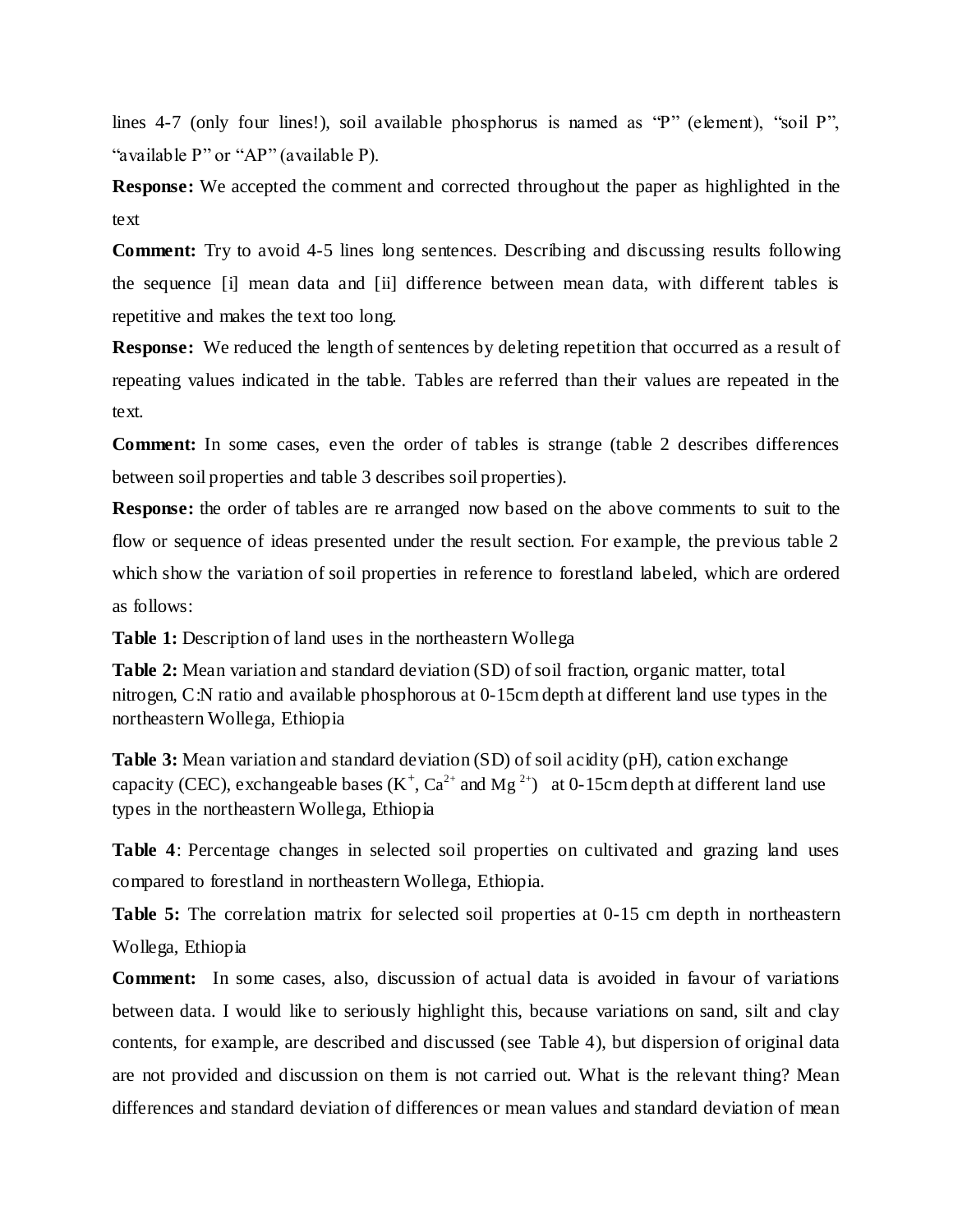values? What is more important? ANOVAs of differences between data or ANOVAs of mean data?

**Response:** Presentation of the result is corrected as follows. First mean values (actual data) are presented. Second, variation or dispersions of soil properties under grazing and cultivated land are presented. Third, discussions about why such variations occurred among the soil properties are given. Lastly, the correlations between different soil properties are discussed. These are currently precisely indicated in the text.

**Comment:** I suggest deleting tables 2, 4 and 5 and moving relevant information to Table 3.

**Response:** As commented Tables 4 and 5 are deleted by moving the information to Tables 2 & 3 with modified table captions.

**Comment:** I have serious concerns about the validity of most references. There are a huge number of references that do not support the statements they are supposed to. Some examples are discussed in the detailed comments below, but I strongly suggest authors to revise if all citations do actually support the statements in the text. Although there are many evidences, I was surprised when even my own work is cited in order to support a statement that is absolutely not suggested by me. Authors must carry out a serious revision of the text.

**Response:** We apologies for the errors. We used the general idea of the references to validate our discussions in some portions of our discussion. However, as commented by the reviewer, we have made significant improvements and revised the text. The examples are discussed under the detailed comments below.

#### **Detailed comments**

#### **Comments on page 1076**

Line 4-5: Substitute "adjacent land uses" with "adjacent soil plots under different land uses" **Response:** substituted in the paper and highlighted in red color

**Comment: line 5-6:** Delete "and tested in National Soil Testing Center, Ministry of Agriculture of Ethiopia".

#### **Response: deleted**

**Comment: line 6-8:** Were soil properties from cultivated land and grazing land not compared?

**Response:** Yes, because in this paper natural forest, comprising trees species such as *Podocarptus falcatus (*Zigba*), Olea europaea (*Woyera*)* and *Rosa abyssinica (*Kega), was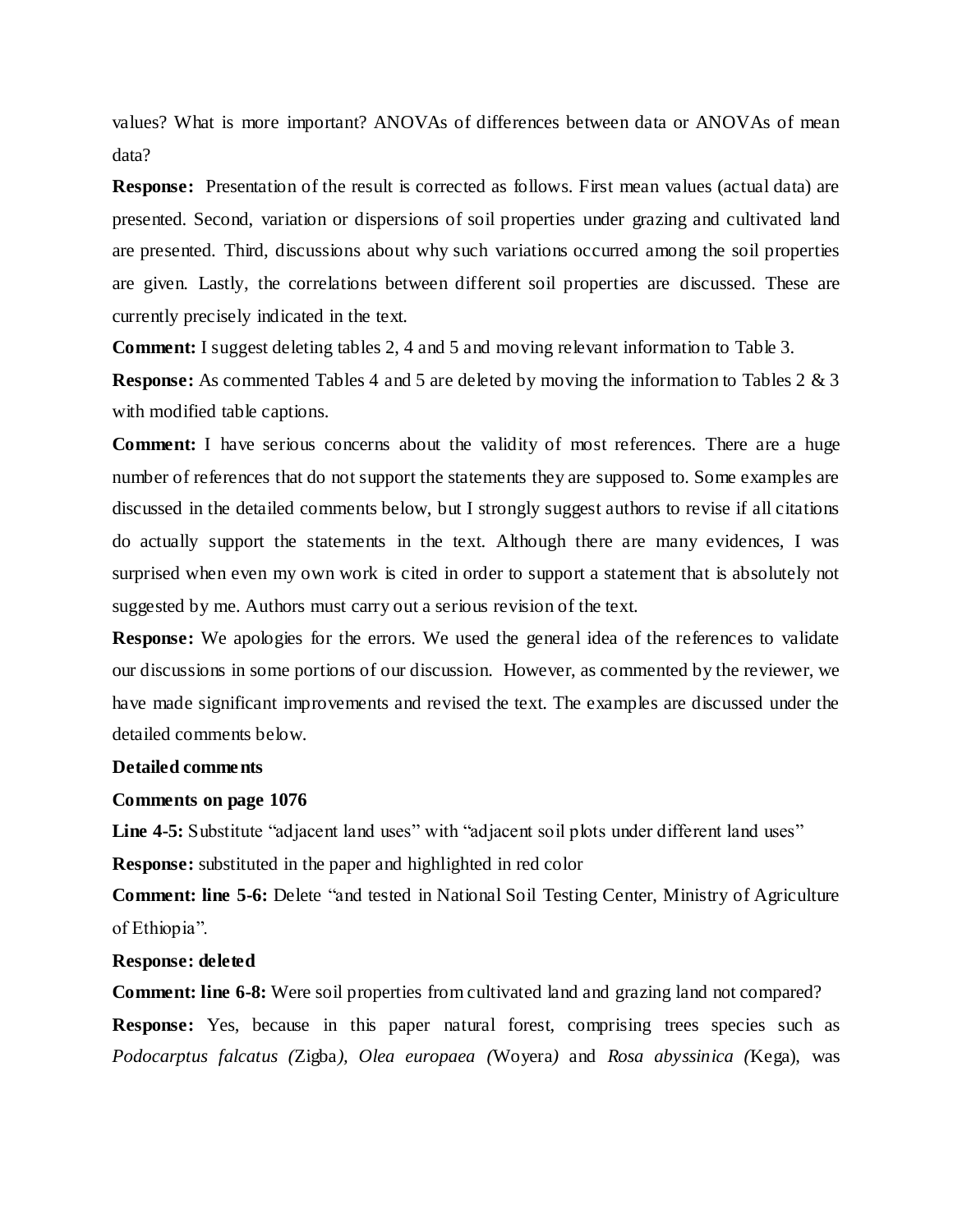selected as the control field against which different soil properties of cultivated and grazing lands were compared to assess the level of land degradation in the Northeast Wollega, Ethiopia.

**Comment:** page 1076, line 6: delete "parentage"

**Response:** deleted

**Comment on page 1076, line 7:** substitute was with were

**Response:** substituted in the text and highlighted in red color

**Comment:** line 8 "ANOVA" is an widely accepted abbreviation, so substitute "Analysis of variance (ANOVA)" with "ANOVA"

## **Response: substituted**

**Comment:** line 9-10, Substitute "The results indicate that sand, silt, SOM, N, pH, CEC and Ca were the highest in forestlands" with "Sand and silt proportions, SOM content, N content, pH, CEC and Ca content were higher in forestlands".

**Response:** substituted and indicated in the text in red color

**Comment:** page 13, Substitute "relationship" with "relation".

**Response:** substituted

**Comment:** page 15-16, I am not in agreement with this statement. See detailed comments below on page 1088, lines 26-27.

**Response:** the relation of soil properties with clay particle may be influenced by the type of clay (parent material) and detailed response is given to comments on page 1088, lines 26-27

**Comment line 24,** Delete "For example".

**Response:** Deleted

**Comment:** line 25, Litter is not added in forest soils. Substitute "hinder addition of litter" with "reduce the input of organic residues". Note: The word "litter" is not mentioned in the cited paper (Ozgoz et al., 2013). In addition, unless litter is transported from external sources, higher litter inputs cannot, in any way, increase the nutrient content in soils. Ozgoz et al. (2013) studied organic matter contents in terms of general soil quality and in relation with physical properties. The only time Ozgoz et al. (2013) relate the concepts of nutrients and organic matter together is: "Too much chemical fertilizers application, especially P, and decreased use of orga nic fertilizers have induced eutrophication at the surrounding drainage channels". These authors may be cited later in the introduction, when the role of organic matter decline on soil physical degradation is reviewed.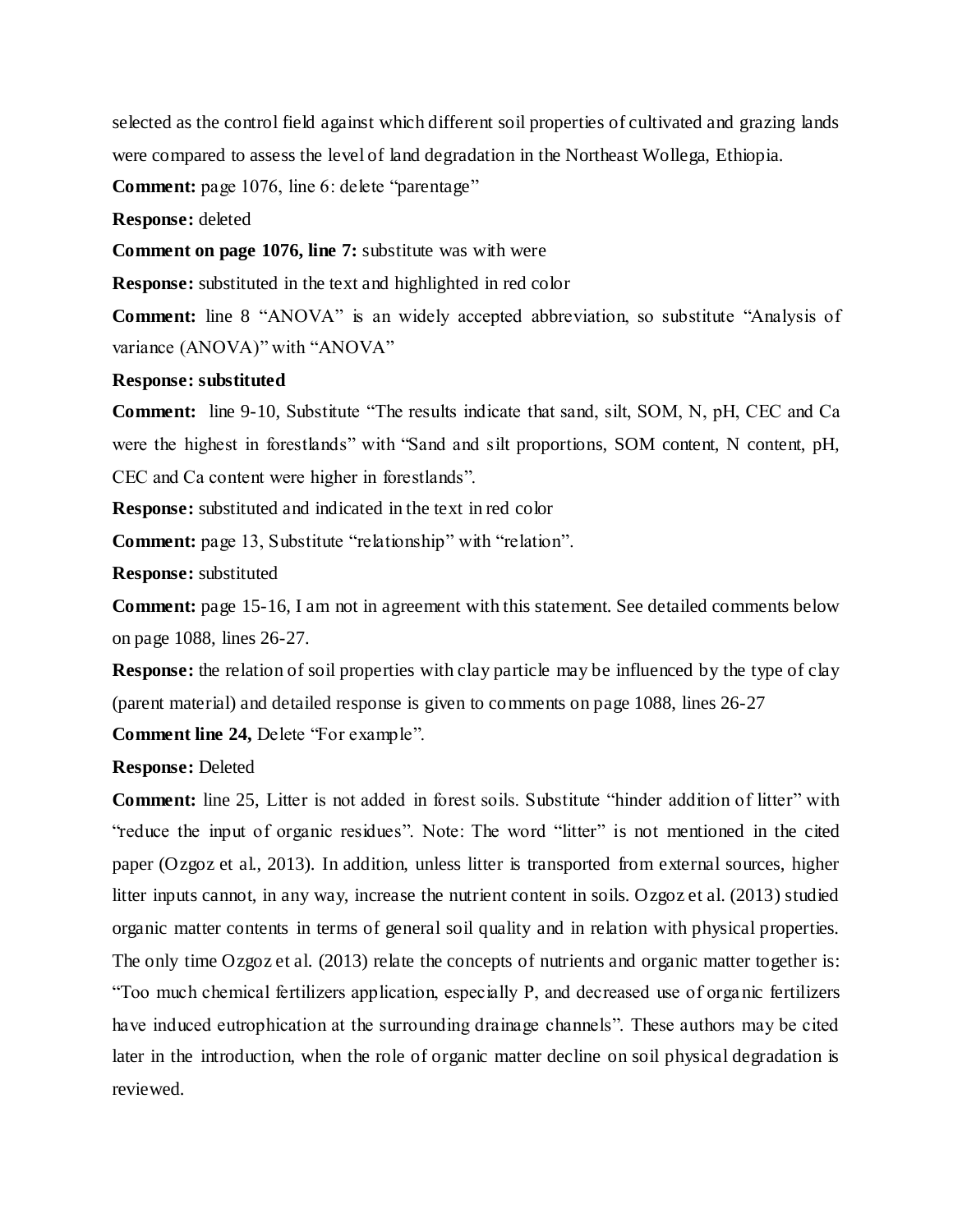Response: As commented, "hinder addition of litter" is substituted with "reduce the input of organic residues". In addition Ozgoz et al., 2013 is substituted with Biro et al., 2013 and (Muñoz-Rojas et al., 2015).

## **Comment on page 1077**

**Comment line 6;** Delete "Bochet, 2015" and "Tejada and Benitez, 2014". These references do not exactly support the statement, as they refer to influence of overland flow on seed removal and effects of mulch, respectively.

Substitute "Cedar" with "Cerdà".

**Response:** As commented references "Bochet, 2015" and "Tejada and Benitez, 2014" are deleted from the text and reference list, and Cedar is substitute by Cerdà, 1998

**Comment** line 8-11Check: It is not clear what authors mean with "overcultivation", which is not mentioned in the cited source. Biro et al. (2013). These authors make reference, in some cases, to land use/land cover changes or expansion of cultivated areas.

"Grazing intensity and frequency" or relations between grazing and nutrient status are not mentioned by Biro et al. (2013).

If these statements are confirmed, please, re-write: "Biro et al. (2013) observed that grazing intensity and frequency, and over cultivation can substantially affect soil nutrient content by reducing composition of plant species, net primary productivity, above and belowground allocation in plants, and nutrient cycling."

**Response:** As commented, checked and the statement is rewritten as indicated above and included in the text of the revised manuscript.

**Comment: Line 21**, Delete "human-induced" (all land use changes are human-induced).

**Response:** We accept the comment of the reviewer and have deleted "human-induced".

**Comment line 22-23,** Delete and make the ecosystem more delicate and susceptible to land degradation".

**Response:** Deleted

**Comment line 24-25** Check: "The country's inherently fragile soils […] make soil highly vulnerable …" This only means that "vulnerable soils are vulnerable". Instead, cite the main characteristics that make soils "fragile".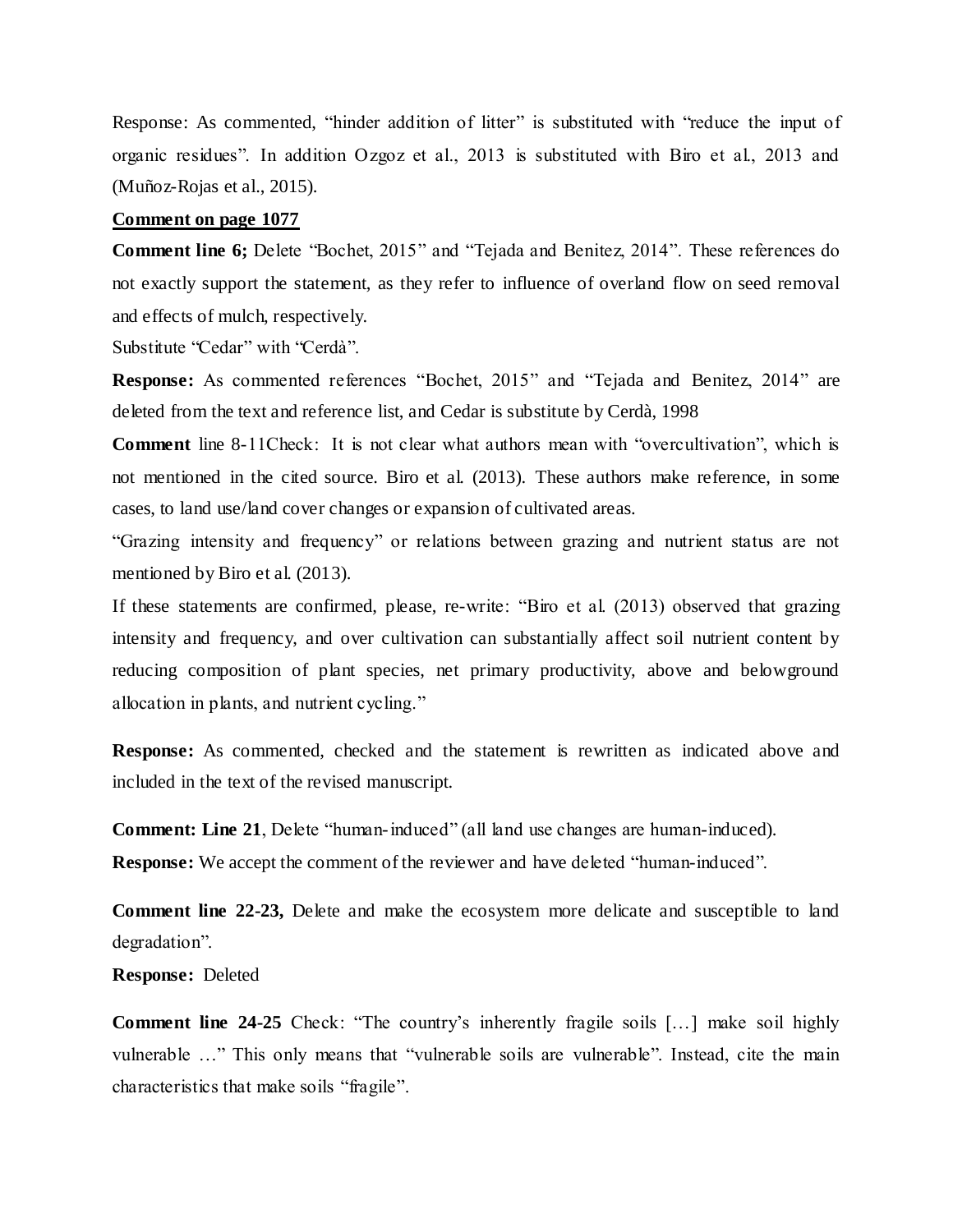Re-write: "and inappropriate farming practices"

**Response:** re-written: "Soil compaction, loss of soil structure, SOM degradation, undulating terrain, highly erosive rainfall and inappropriate farming practices make soil highly vulnerable to soil erosion.

**Comment line 26-27** Add references to support these soil erosion rates.

**Response:** Bewket and Teferi (2009) is added

**Comment Line 27** Re-write: "Soil degradation causes …", revise the full sentence and add a reference. Is economic loss an on-site or an off-site change?

**Response:** re-written: "Soil degradation causes loss of fertile topsoil and reduces the productive capacity of the land. The country lost an estimated USD 1 billion per year from both on-site and off-site changes (Bewket and Teferi, 2009)"

# **Comment on page 1078**

**Comment line 3** Substitute "And this is why is necessary to apply restoration strategies" with "Soil degradation in the area makes necessary to apply…"

**Response:** substituted "Soil degradation in the area makes necessary to apply restoration strategies (Mekonnen et al.,2015, 2014; Bizoza, 2014; Zhao et al., 2013; Morera et al., 2010)."

**Comment line 4-5** Re-write: "Soil protection is…".

**Response:** re-written as, "Soil protection is fundamental so as to keep sustainable the services of the soils and avoid land degradation."

**Comment line 15,** Delete "on their part".

**Response:** deleted

**Comment line 25** Delete "have" and "appreciable".

**Response:** deleted

**Comment 26-27,** Re-write: "of natural forest into grazing land".

**Response:** re-written as "after natural forest converted into grazing land". "…. The hypothesis that" is also deleted

**Comments on page 1079**

**Comment line 3;** Delete: "at different geographical area".

**Response:** deleted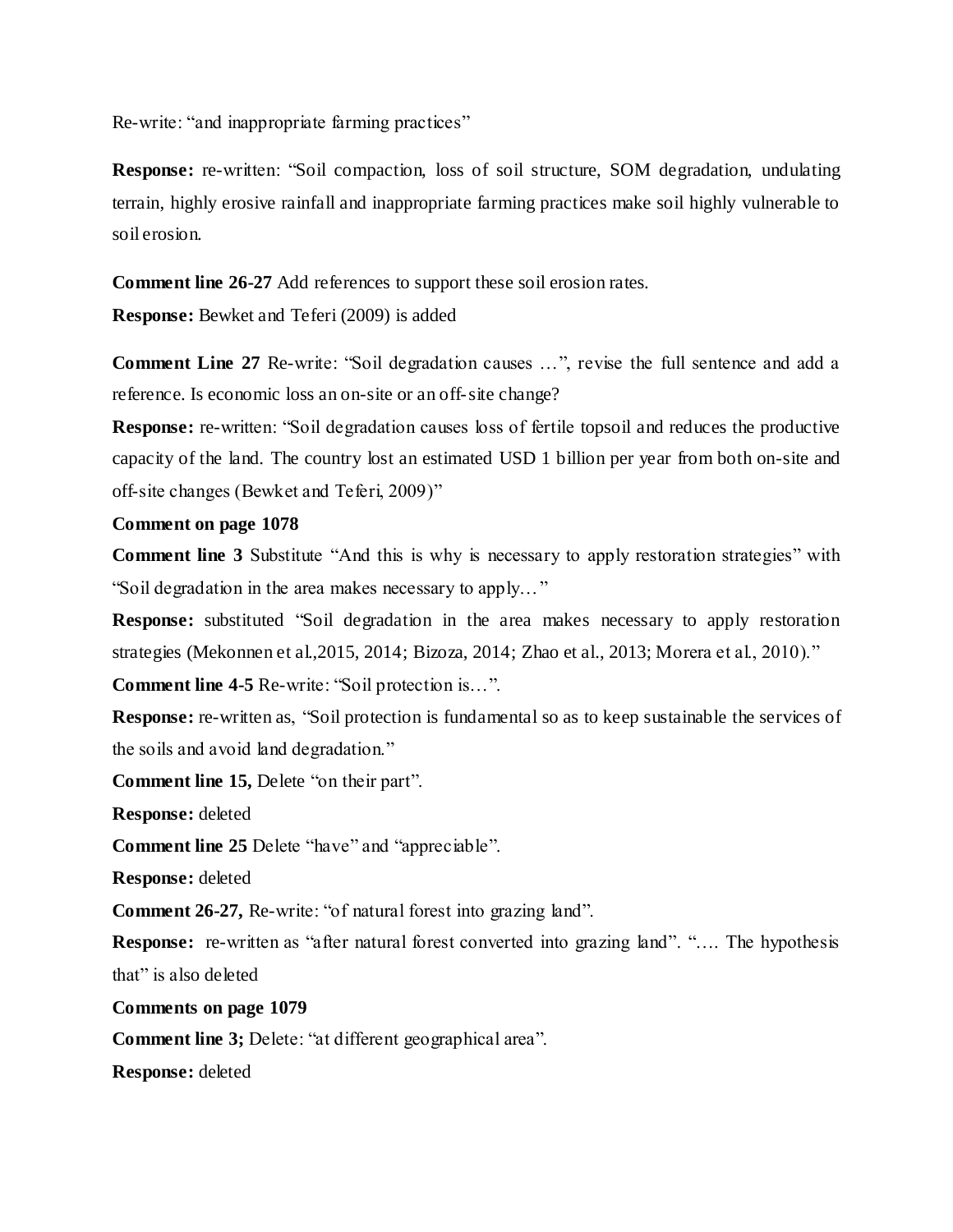**Comment line 3-5** This is true, but try to substitute "the study area" and focus on the degraded soils in this region of Africa (and probably others) to attract a wider audience.

**Response:** rewritten as "To this end, little work was established on the effects of land use on soil properties which have implications for land degradation and land management strategies in eastern Africa."

**Comment line 5** Can you describe briefly the type of forest, dominant species…? Just some words.

**Response: "**Natural forest, comprising trees species such as *Podocarptus falcatus (*Zigba*), Olea europaea (*Woyera*)* and *Rosa abyssinica (*Kega), was selected as the control field against which different soil properties of cultivated and grazing lands were compared to assess the level of land degradation in the Northeast Wollega, Ethiopia."

**Comment line 7** What soil parameters?

**Response: In the revised version we included "some** soil parameters such as soil texture, soil pH, TN, CEC, exchangeable cations  $(Ca^{2+} Mg^{2+}, K^+$  and Na<sup>+</sup>), AP, and SOC....

**Comment line** 14-15 I have a suggestion about the use of "woreda". This is a local (Amharic?) term, and I am asking authors to think about substituting it with the most common English form "district". Nevertheless, I suggest using a simpler description, re-writing (please, check if wrong): "The study area is located in Northeast Wollega (Horo-Guduru Wolega zone, Oromia Region, Ethiopia), approximately on the coordinates 9o 45'-10o 00' N and 37o 00'-37o 15' E."

**Response:** we accepted the statement suggested by the reviewer written as: "The study area is located in Northeast Wollega (Horo-Guduru Wolega zone, Oromia Region, Ethiopia), approximately on the coordinates  $9^{\circ}45'$ -10°00' N and 37°00'-37°15'E."

Woreda is replaced by district

**Comment:** delete geologically

**Response :** deleted

**Comment line 23-24:** Soils on steep slopes do not downgrade, they come not from a higher evolutional status. Re-write: "Dominant soils on steep slopes are Regosols and Cambisols".

**Response:** re-written as "Dominant soils on steep slopes are Leptosols, Regosols and Cambisols".

**Comment:** Substitute "altitude" with "elevation".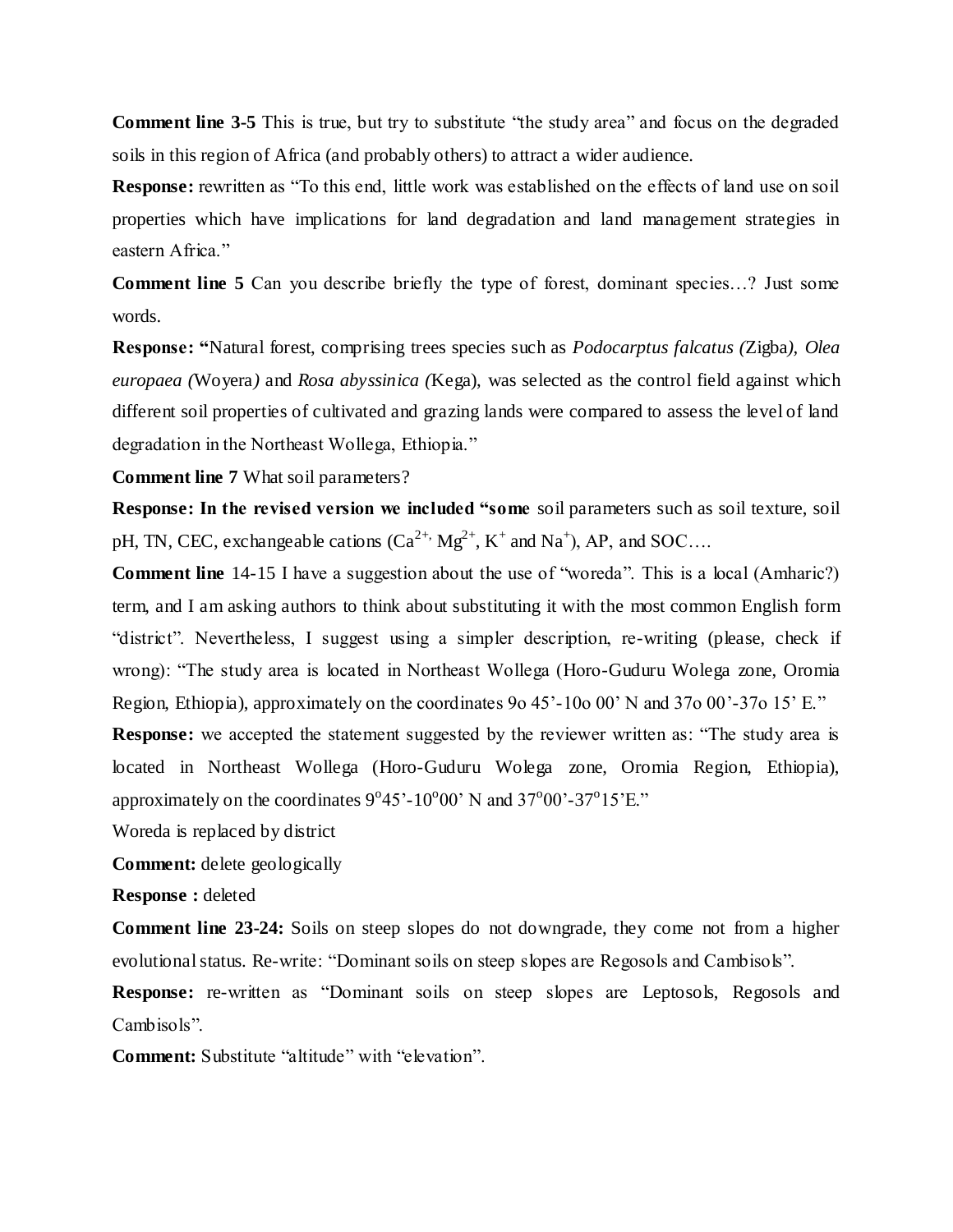Are these characteristics (elevation, temperature and rainfall) for the study area? If yes, move these lines (page 1079, line 14 to page 1080, line 5) to line 15.

**Response:** substituted and these characteristics are moved into line 15 of page 1079

#### **Comment page 1080**

**Comments line 11-13** Re-write: "at least during the last 40 years".

Please, revise. It is not clear to the reader if only forestland was present 40 years ago and only land use in "some portions" has changed or different land uses (forestland, grazing land and cultivated land) were present in most of the study area and only small areas have changed to cultivation or grassland (coming from what land use?)

**Response:** revised as follows "based on the information obtained from the elders, these sites were under the same land cover at least during the last 40 years. Since then, some portions were converted into cultivated and grazing lands while some portions remained as forestland."

**Comments line 15:** Some details are missing about sampling: what was the sampling period? How were sites and tiles selected (randomly?), how much distance between sites, tiles and subplots? How much distance between the border of the tile and the subplots? Are subplots squared?

Description of sampling is some different from the cited sources, which can help as a guide:

Vågen et al. (2013): "A cluster sampling design (Thompson, 1991) was used by first dividing each site into 16 tiles  $(2.5 \times 2.5 \text{ km} \text{ in size})$ , then generating one random centroid location per tile, and finally generating 15 random sampling plots, each 1000 m2, within a 564 m radius of each cluster centroid. Five of these plots were used as alternate plots and hence 10 were characterized and sampled in each cluster. Thus, the data for each site consisted of 160 stratifiedrandom sampling plots with an area of 1000 m2 each. Within each individual plot, four sub-plots were established, each with an area of 100 m2, one in the center and three on a radial arm with 120° angles between them."

Vågen and Winowiecki (2013): "In short, within each  $10 \times 10$  km site, 16 cluster centroids were stratified into  $2.5 \times 2.5$  km tiles and their locations within the tiles were randomized, but buffered to avoid overlapping with neighboring tiles. Around each cluster centroid 10 sampling plots, each a 1000 m2 circle, were randomly located to fall within a circular area of 1 km2 using a 564 m radius from the cluster center-point. Each plot consisted of four 100 m2 subplots."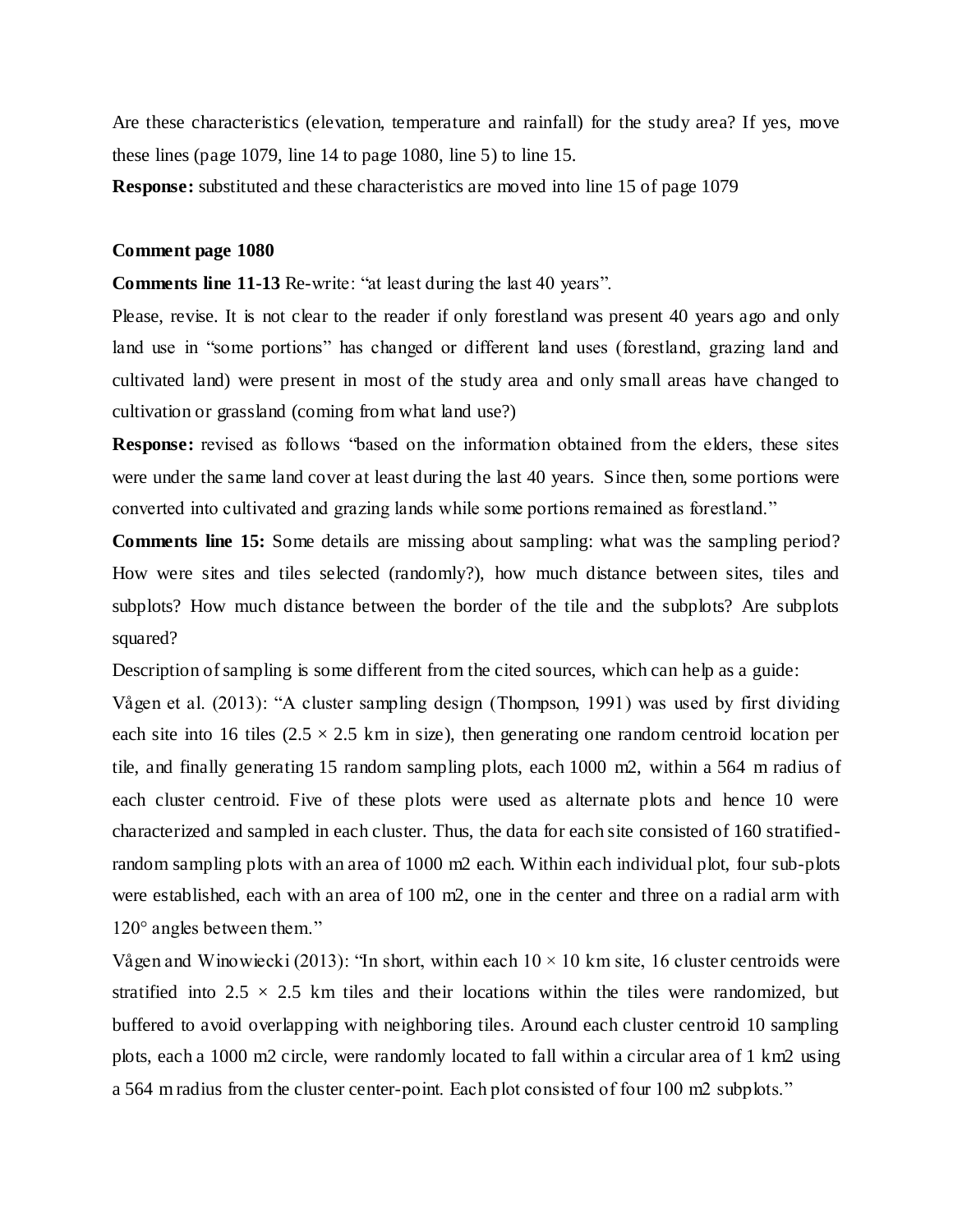**Response:** The comment is appropriate; we haven't sufficiently described the sampling design. Now we described is as follow and this description included in the revised version. To make it more clear sampling design (Fig. 2) is added in the revised version.

"The cluster sampling design by Thompson (1991), which later has been applied by Vågen et al. (2013), Vågen and Winowiecki (2013), and Assefa et al. (2016) was modified and used for this study. The studies by Vågen et al. (2013) was on mapping of land degradation prevalence and soil functional properties in Ethiopia, Vågen and Winowiecki (2013) was on Mapping of soil organic carbon stocks for spatially explicit assessments of climate change mitigation potential along the Ethio-Kenya highlands, and Assefa et al. (2016) was on spatial and temporal dynamics of soil organic carbon in landscapes of the upper Blue Nile Basin of the Ethiopian Highlands. In each of these studies three different areas each with 10 km  $\times$  10 km and 16 clusters or tiles have been used. Since our study is on a small catchment so as to assess the impact of land use differences on selected soil properties, we modified and applied this sampling design to suit to our study area.

Accordingly, three adjacent sites under different land use types (forestland, cultivated land and grazing land) were selected for this study, with similar slope, elevation and aspect in each land use. We established a 1 km  $\times$  1 km cluster (sampling area), and 5 cluster centroids (sampling plots) were stratified into 200 m  $\times$  200 m tiles and their locations within the sampling area were placed systematically (Fig. 2). The first tile (sampling plot) established first by fixing its central point at the center of 1 km  $\times$  1 km area. Then, the area of this sampling plot was established using 100 m radius from the cluster center (sampling area) point. The centers of the other four sampling plots were established at 300 m distance from the center of this sampling plot (the central plot) to north, east, south, and west. The area of each of these sampling plots was established using 100 m radius from their center point. Thus, a 100 m buffered area exists from the boarder of the sampling area and between the neighboring sampling plots. Within each tile four subplots were randomly established, each with an area of  $100m^2$ , one in the center and three on a radial arm with 120<sup>°</sup> angles between them (Vågen and Winowiecki, 2013; Vågen et al., 2013; Assefa et al., 2016 ). This form of sampling allows the assessment of variability of soil properties at different spatial scales (Vågen et al., 2013) (in our case among land uses at site level). For each of the sampling plots, soil samples (0-15 cm depth, the average plough layer in the area) were collected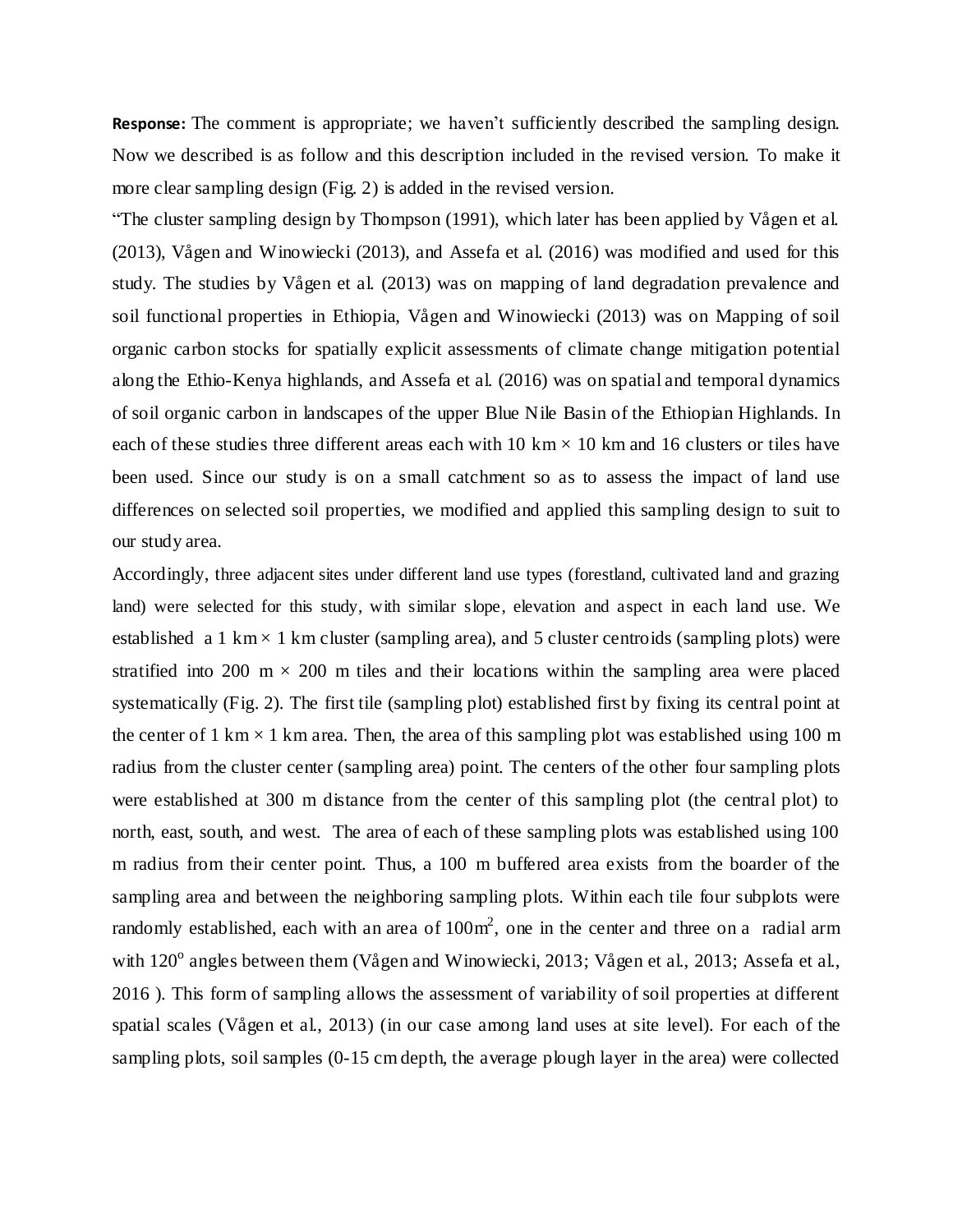from the center of each sub-plot and composite samples were prepared by hand mixing. Totally, we prepared 15 composite soils.

**Comments line 15-16 Re-write:** "Three adjacent sites under different land use types (forestland, cultivated land and grazing land) were selected for this study, with similar slope, elevation and aspect".

**Response:** re-written as, "Three adjacent sites under different land use types (forestland, cultivated land and grazing land) were selected for this study, with similar slope (20%) and (elevation 2228 m)".

**Comment line 18:** Re-write: " $100 \text{ m} \times 100 \text{ m}$ ".

**Response:** re-written as follows "100 m  $\times$  100 m"

**Comment line 23**, Delete "from each of the three land use types".

**Response:** deleted

**Comment line 24,** Substitute "For each tile, soil samples were collected from each sub-plot and composite samples were prepared by hand mixing for 0–15 cm soil depth" with "For each tile, soil samples (0-15 cm depth, the average plough layer in the area) were collected from each subplot and composite samples were prepared by hand mixing". Where were soil samples collected? At the center of each 100 m2 subplot?

**Response:** substituted and re-written as "For each tile, soil samples (0-15 cm depth, the average plough layer in the area) were collected from each sub-plot and composite samples were prepared by hand mixing"

# **Comments on page 1081**

**Comment line 1-2**, Delete "at a depth of 0-15 cm, because the 0–15 cm represents the average plough layer in the area".

**Response:** deleted

**Comment 4-6,** Delete the first sentence of the paragraph, it is not relevant for the paper.

**Response:** deleted

**Comment:** Substitute "Disturbed soil samples" with "Composite soil samples".

**Response:** substituted and highlighted in the paper

**Comment Line 7-14**, Re-write: "Soil analyses included soil texture (determined by the Bouyoucos Hydrometer method; Black et al., 1965), soil pH (determined in a 1:2.5 soil:water ratio), total N content, cation exchange capacity (CEC) and exchangeable cations (Ca2+, Mg2+,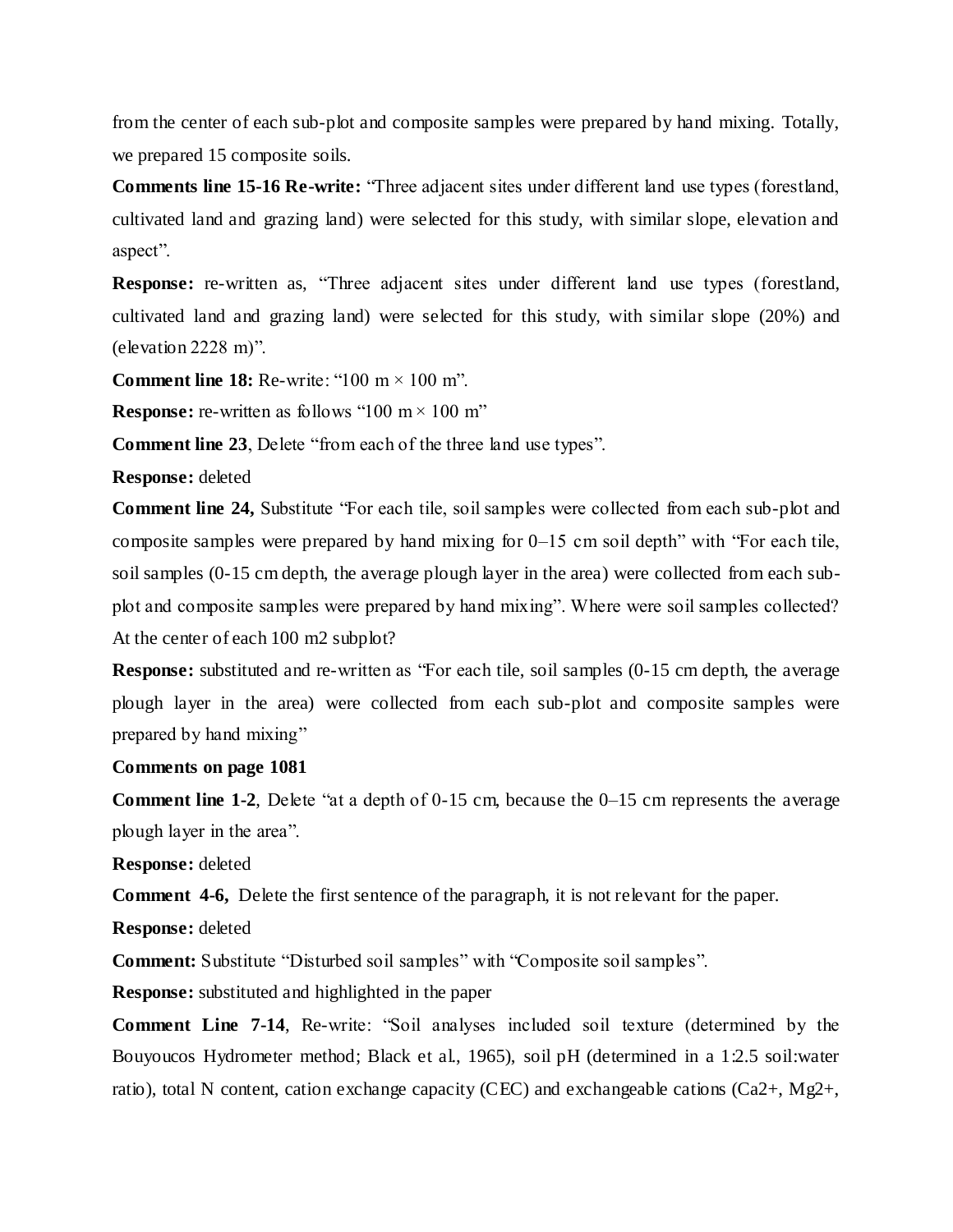K+ and Na+) by atomic absorption spectrophotometry, P content (Olsen et al., 1954) and organic carbon (OC) content (Walkley and Black, 1934)".

**Response:** Soil analysis included soil texture (determined by Bouyoucos Hydrometer Method; Black et al.,1965), soil pH (determined in a 1:2.5 soil: water ratio), total N content, cation exchange capacity (CEC) and exchangeable cations  $(Ca^{2+}$ ,  $Mg^{2+}$ ,  $K^+$  and  $Na^+$ ) by atomic absorption spectrophotometery, available P content (Olsen et al., 1954) and organic carbon (OC) content (Walkley and Black, 1934).

**Comments line 12-13** Re-write: "Soil organic matter (SOM) content (%) was determined by multiplying OC% by…"

**Response:** as commented by the reviewer we used the much correct, 2.0 factor. Soil organic matter (SOM) content (%) was determined by multiplying OC% by 2.0 factors.

**Comment:** The normal distribution of data must be checked before using parametric tests (ie ANOVA) and correlation analyses. Results and statistical analyses are not acceptable unless this is checked (in SPSS, Analyze  $>$  Descriptive Statistics  $>$  Explore and mark the "normality plots" with tests" cell). If data are not normally distributed, non-parametric tests must be used or data transformations are required.

**Response:** we checked the normal distribution of the data before using parametric tests and rewritten in the following response.

**Comment line 17-24:** Substitute "One-way ANOVA was under taken to test the significance of the effects of land use changes on the variation…" with "When the normal distribution of data was confirmed, one-way ANOVA was used to analyze the differences among groups of samples for soil texture, pH, P, SOM, N-Kjeldahl, CEC and exchangeable cases at the 0.05 level. When significant differences among groups were found, homogeneous groups were analyzed using the LSD post hoc test at the 0.05 level."

**Response:** re-written as follow; "When the normal distribution of data was confirmed, one-way ANOVA was used to analyze the differences among groups of samples for soil texture, pH, P, SOM, N-Kjeldahl, CEC and exchangeable cases at the 0.05 level. When significant differences among groups were found, homogeneous groups were analyzed using the LSD post hoc test at the 0.05 level."

**Comment:**  $\text{Na}^+$ ? Cmol (+)  $\text{kg}^1$ ?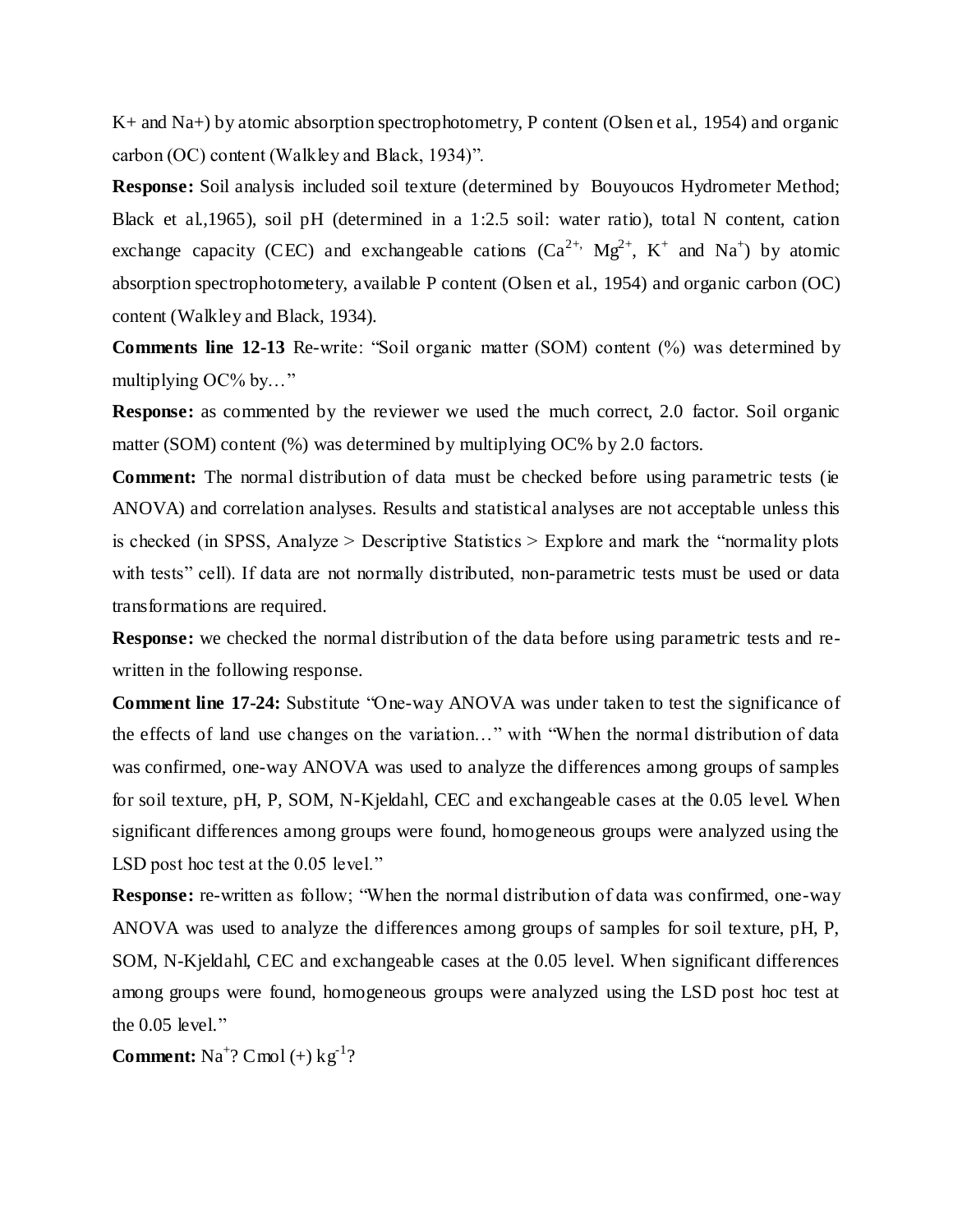**Response:** this means exchangeable  $Na<sup>+</sup>$  which is not detected in the soils of the study area. Since it is not detected in the soils, we removed it from the text for discussion.

#### **Comments on page 1082**

**Comment line 4-5 Re-write:** "Where ChCI, GI is the percentage of change in soil properties of … and LuCl, LuGl and LuFl are mean values of…".

**Response:** Where  $Ch_{Cl,GH}$  is the percentage changes in soil property of cultivated or grazing lands compared to forestland and  $Lu_{CI}$ ,  $Lu_{GI}$  and  $Lu_{FI}$  are mean values of soil property under consideration of cultivated, grazing and forestland respectively. Bivariate correlation analysis was conducted to assess the relationships between the studied soil properties.

**Comment line 7,** Join this sentence to the previous paragraph.

**Response:** we joined the sentence as indicated in the above response

**Comment line 11-14**, This is not part of results or discussion. Move to the proper part of the text or remove.

**Response:** deleted

**Comments line 21-22**, If difference is not statistically significant, you cannot state that silt fraction is higher or lower than anything. Please, delete.

**Response:** deleted in the text

#### **Comments on page 1083**

**Comment line 2-4;** Please, explain how plowing, clearing, "disposing" and leveling can transform sand and silt into clay or enhance weathering.

**Response:** "Because the clay particles are very small in size, silt and sand fractions could be removed by runoff from the cultivated land. These are deposited on topsoil of forestland and grazing land (Biro et al., 2013). Differences in clay content of soil influence the levels of microbial biomass." These statements are highlighted in the text.

**Comment line 9,** The reference for "Ozgoz, 2013" is not provided. I have tried to find a similar statement in Ozgoz et al. (2013), but these authors do not mention anything related to clay leaching.

**Response:** we referred these authors because indirectly and generally they explained about soil fraction which also include clay fraction. However, accepting the critics of the referee, we removed Ozgoz, 2013 and substituted by Eyayu et al., 2009. As well, we removed claying leaching; rather the changes could be happened by the effects of erosion.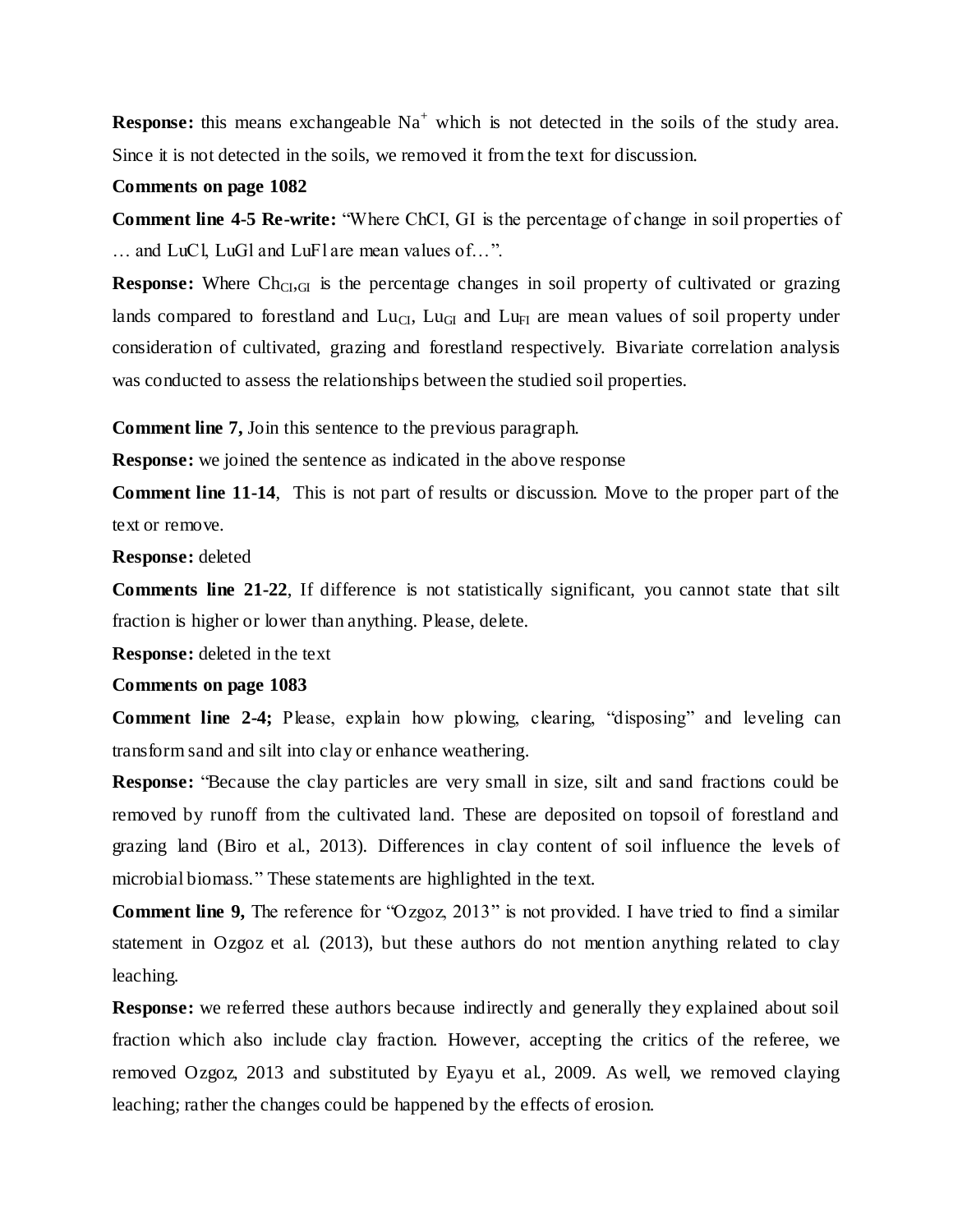**Comment lines 10-13,** Please, check. I have carefully read the cited fourth edition of FAO's guidelines for soil description and have not found anything similar to this statement.

**Response:** substituted with Eyayu et al., 2009 and (Kartul et al., 2013)

**Comment 15** Most compact soils compared to what? Soil compaction has not been studied in this manuscript. So, add a reference.

**Response:** references such as Eyayu et al., 2009 and (Kartul et al., 2013) are added in the text.

**Comment line** 18, Check spelling: "lagging".

**Response:** removed from the text

**Comment line 19,** What do you mean with workability?

**Response:** workability means easy for plowing that enhance productivity.

**Comment line 20**, Try to avoid abbreviations in section titles.

**Response:** accepted and written as "**3.2 Soil organic matter, total nitrogen and available phosphorous"**

**Comment line 21-22:** ANOVA and post-hoc results are necessary to state this.

**Response:** The content of SOM was the highest in forest lands and the lowest in cultivated land (Table 2), and the differences are statistically significant (Table 3). ANOVA and post-hoc results are indicated in the table.

**Comment line 22, Check:** "is in between (Table 3)"?

Response: checked and removed from the text because in the text the highest and lowest values are considered for discussion. Therefore, the middle value or in between is unnecessary.

**Comment line 26-28** Add a reference for this.

I do not think that the contribution of soil macro and microfauna to soil organic matter content in forest soils is comparable to that by plants. Please, try to re-write this statement.

Why do you think bacteria and fungi, for example are not microbial biomass?

**Response:** to make this section clearer we have re-written as follows:

"The more rapid decrease of SOM contents in cultivated land may be attributed to accelerated rates of erosion and decomposition, because these processes were most active on cultivated lands than forest and grazing lands (Abegaz et al., 2016). On the other hand, the reduction is lesser on grazing land because grass roots were fibrous near the soil surface and easily decompose and increasing organic matter. Land management such as poorly designed terracing and cut-off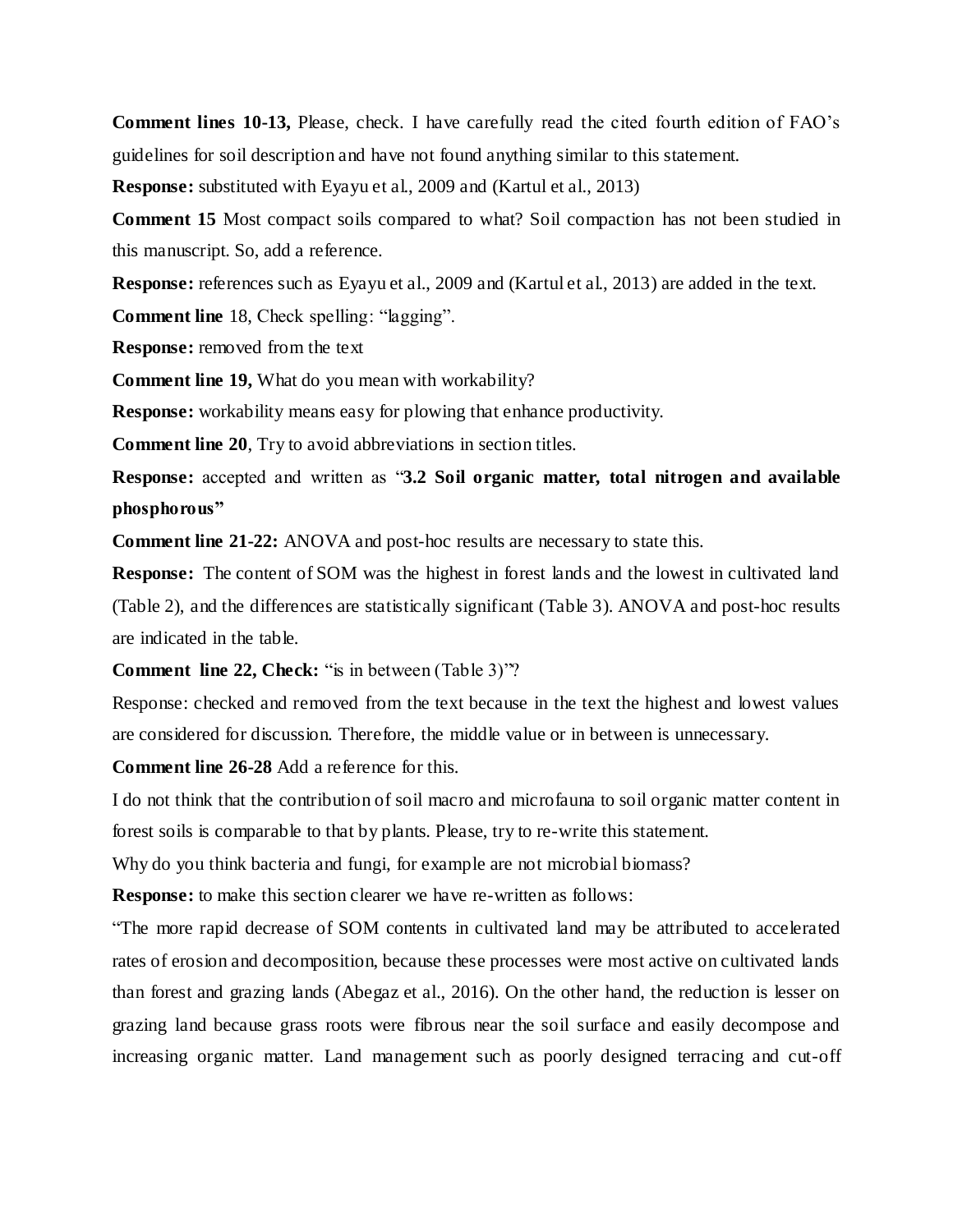drainage that practiced over cultivated land facilitated the drainage of water and soil from cultivated land and deposited over forestland."

## **Comments page 1084**

**Comment line 2-3,** Delete the first three lines. Are roots not important in forest soils?

Response: deleted

**Comment line 4-5** Substitute "and adding organic matter" with "increasing organic matter inputs". Re-write: "lower SOM contents".

**Response:** substituted

**Comments line 6-8,** You have not studied erosion rates or risk, so this is speculation. You can speculate, but state it clearly. Explain why erosion and decomposition rates are higher in croplands.

**Response:** "Land management such as poorly designed terracing and cut-off drainage that practiced over cultivated land facilitated the drainage of water and soil from cultivated land and deposited over forestland."

**Comment line 8:** Re-write: "SOM".

**Response Re-write:** "soil organic matter".

**Comment line 8-12,** I find the first part of this statement is strange. It is true that organic matter (not only soil organic matter) is composed of C, H, O, N, S and other elements, but this is not why it is considered a good indicator of soil quality.

**Response:** "Thus, the highest SOM in forestland is potentially the highest reservoir for plant essential nutrients of nitrogen, phosphorus, and sulfur"

**Comment line 9,** USDA (2014) is not a valid source for citing here. Please, delete. See comments on references below for "Gebreyesus"

**Response:** deleted

**Comment line 12-15,** I do not understand this. What are N, P and S other reservoirs in grasslands and croplands?

# **Response:** deleted

**Comment** line 15-16, Not in soils under grass or crops? You mean that soil water holding capacity and CEC are higher in forest soils than in soils under other land use types because of higher SOM content. At this point, it is necessary to know if statistical differences exist between forest and other studied soils. ANOVA and post-hoc results should be shown in table 3.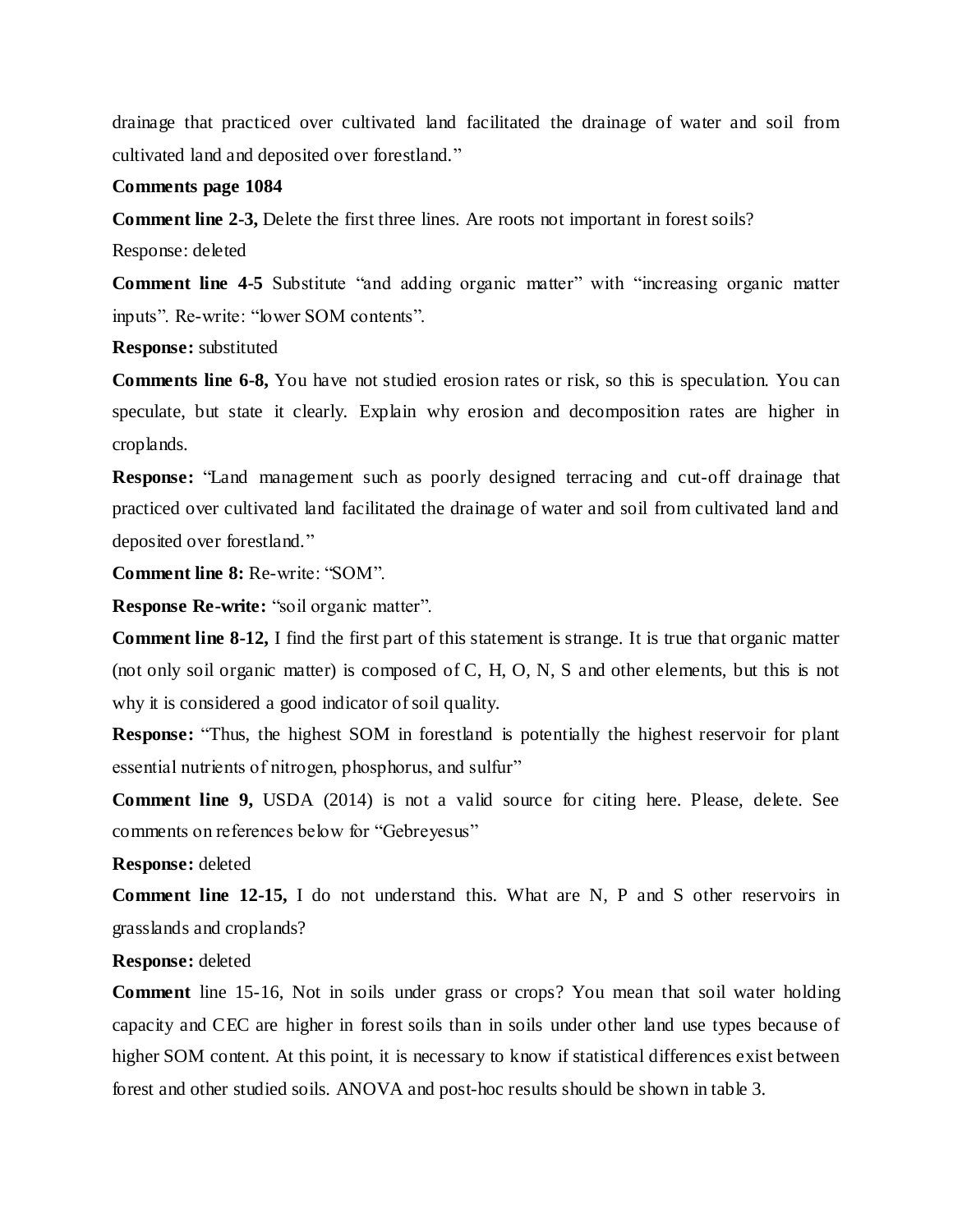**Response:** ANOVA and post-hoc results should be shown in table 3

**Comment line 17-18,** Significantly higher? Readers do not know. Two lines below, you write that the different between N contents from forest and grazed soils is not significant. So what?

**Response:** as the discussion under result and discussion section is modified, this section also modified as follows to make it clearer. "The change in total N is higher in cultivated land than the change in grazing land compared to forestland (Table 5)."

**Comment line 22-25**, Check: "Wider" C:N ratio?

I am not in agreement with this statement. Even if significant differences exist, do you think that differences in C:N ratio have any practical relevance? The highest and lower mean values are different only in 1.3. Again: what is the practical relevance of this? Do you think that nutritional status is different between soils with 2.1 or 3.7 ppm of P?

**Response:** "wider is replaced by highest; regarding the relevance of discussing parameters like C:N ration and available P, which has smaller variation with statistically significant differences. In this paper we tried to discuss such differences because it indicates the existing value under different land uses and suggests for future management as well as the amount of inorganic and organic fertilizers applied to the soil to enhance production. A holistic understanding of available P dynamics from soil to plant is necessary for optimizing P management and improving P-use efficiency aiming at reducing consumption of chemical P fertilizer and acquisition of soil P by plants as well as recycling P from manure and waste.

**Comment line 26,** Check: "it is in between"?

**Response:** deleted

**Comment line 27,** Re-write: "soil AP". Hyphen may be used to join two or more adjectives before a noun, not an adjective to a noun.

**Response:** "soil AP" highlighted in the text of the paper

**Comment line 3**, I suggest substituting "weathered soil minerals" with "secondary minerals", according to Shen et al (2011, http://dx.doi.org/10.1104/pp.111.175232). Re-write: "organic and inorganic fertilizers".

**Response:** Secondary minerals, organic and inorganic fertilizer are important pools of soil P (Assefa and van Keulen, 2009).

**Comment line 15,** I find that higher weathering of minerals in cultivated land than in grazing land should be better explained.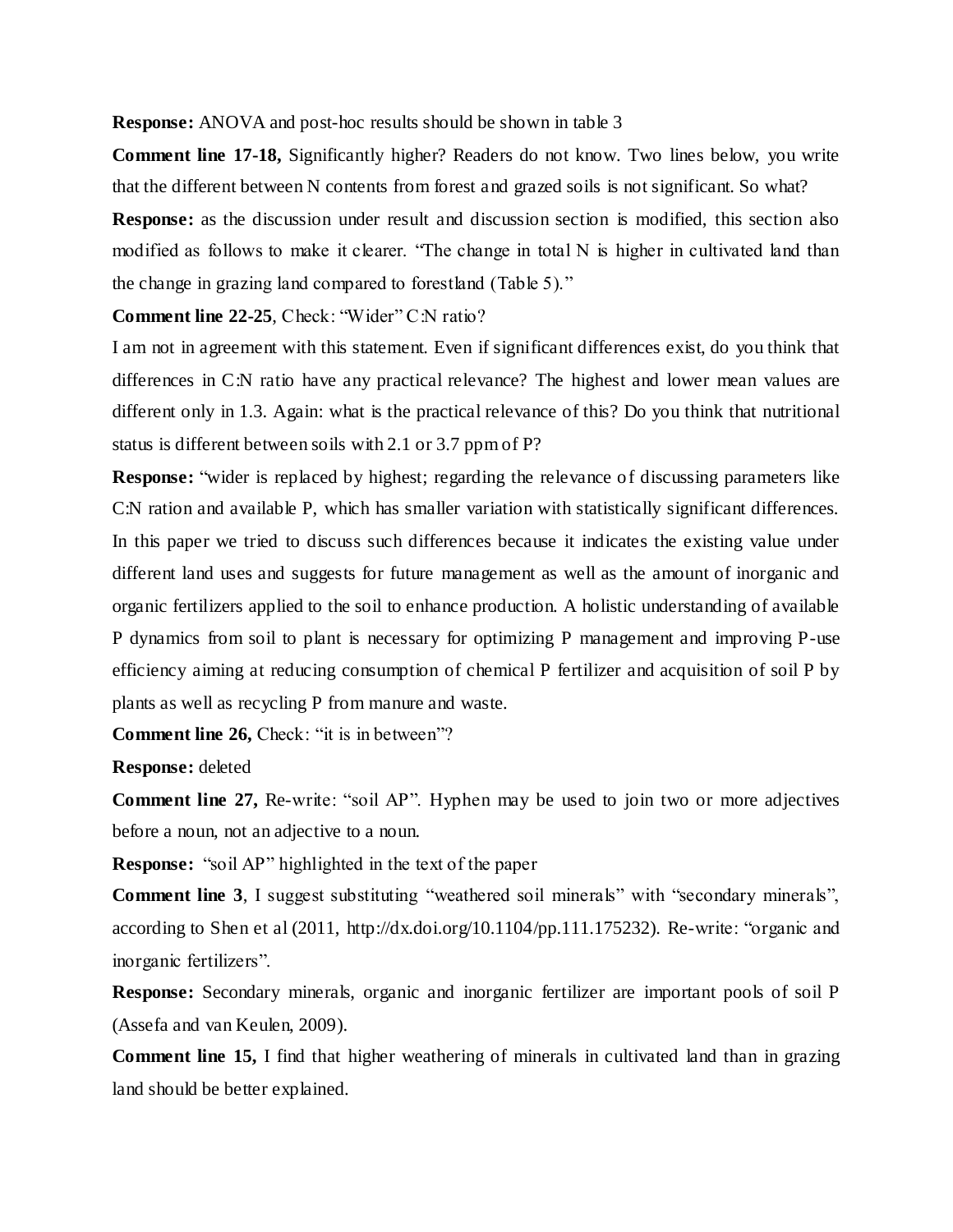**Response:** "Thirdly, a higher P release as a result of higher weathering process on cultivated land than on grazing land may provide higher amount of available P to the soil of cultivated land. This is because of repetitive plowing to prepare the plot for cereal crop production."

**Comment line 22-25,** This text is too general and describes stablished science. It should be strongly reduced. I suggest removing "Dynamics … (Barua and Haque, 2013)".

**Response:** removed

# **Comment page 1086**

**Comment line 1-4,** Write shorter. Substitute "The mean differences between forestland and cultivated land, and forest land and grazing land are statistically significant ( $P < 0.05$ , Table 5), but the mean difference between cultivated and grazing lands is not significant (Table 5)" with "Mean pH from forest soils was statistically different from cultivated and grazing land ( $P < 0.05$ , Table  $5$ ".

**Response:** Mean pH from forest soils was statistically different from the cultivated and grazing land  $(P<0.05$ , Table 4).

**Comment line 8-9**, "Benítez" is not correctly spelled.

Tejada and Benítez (2014) do not mention this in their paper. Please, remove this reference. I have not access to the paper by Yao et al. (2010) and cannot check it.

**Response:** removed and replaced by Abate et al., (2013).

**Comment line 10-11,** Again, Tejada and Benítez (2014) do not mention this in their paper. Probably this is just a copy/past error, but check your references.

**Response:** removed from the paper

**Comment line 11-12,** The statement "soils in the cultivated land appeared more acidic than those of the forest and grazing lands" is true only on the basis of mean values (no dispersion or ANOVA results are provided). But differences are small: only 0.4 pH units between forest and grazing soils (pH 5.7-6.1) and 0.7 pH units between forest and cultivated soils (pH 5.4-6.1). This must be clearly stated in the text.

Do small differences between pH from soils below forest (pH = 6.1) and pastures (pH = 5.7) validate the statement "Different nutrients are available at different pH levels" (line 6)?

**Response:** pH under cultivated land lies in strongly to moderately acidic soil category. However, soil under forestland is not in the range. These differences have different implications for crop production and soil management such as liming, compositing and manuring.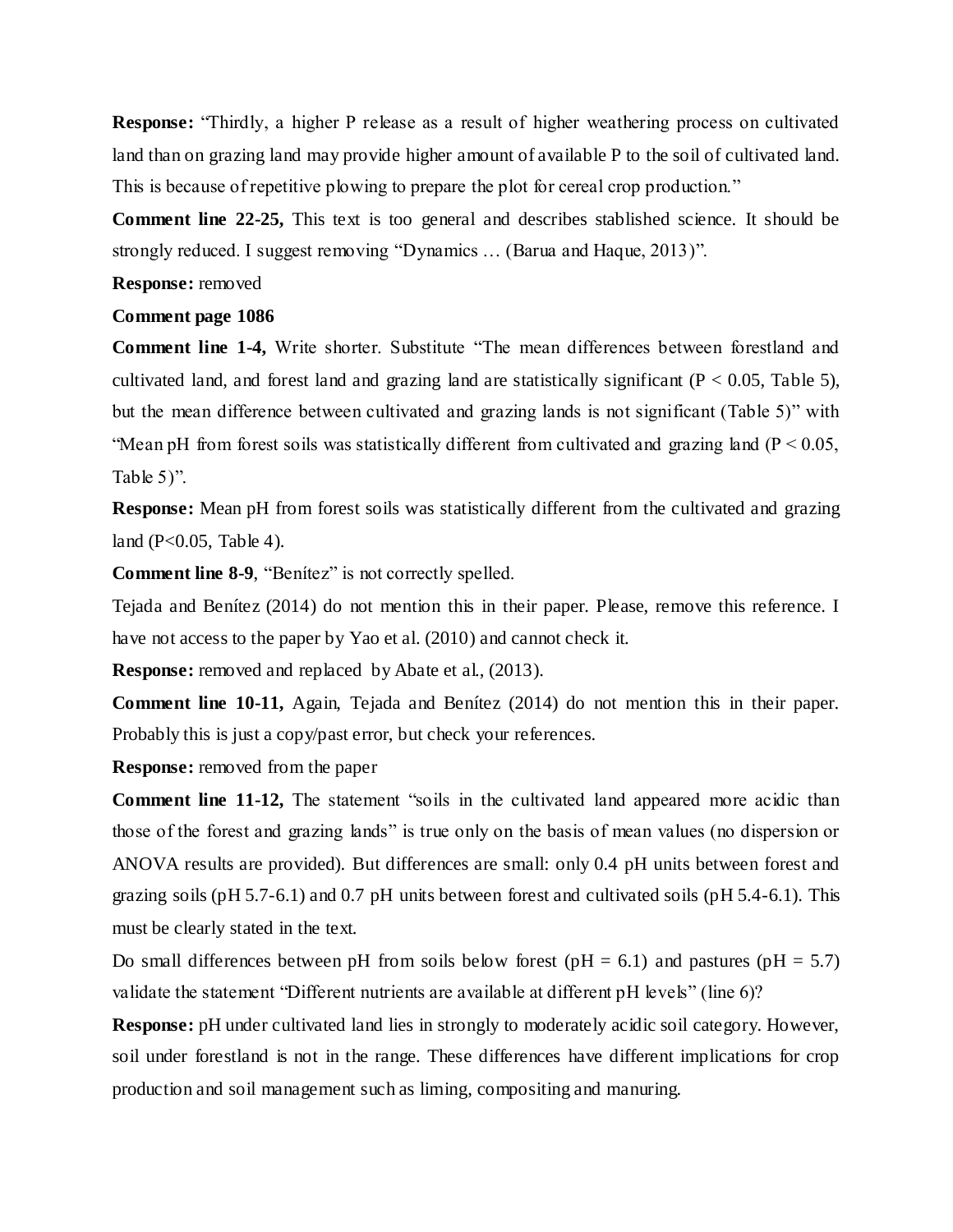This section re=written as "Compared to the pH of soils of forestland, pH of soils of cultivated and grazing lands were lower (Table 5). Thus, soils in the cultivated land appeared more acidic than those of the forest and grazing lands. This is expected where 13.2% of Ethiopian soils are strongly to moderately acidic (pH<5.5) (Abate et al., 2013). This is because of intensive farming over a number of years with nitrogen fertilizers on cultivated land."

**Comment line 14,** Substitute "This variation may be happened because" with "This is because".

**Response:** "This is because of intensive farming over a number of years with nitrogen fertilizers on cultivated land."

**Comment line 15-17,** delete these statements

**Response:** deleted

**Comment line 17-18,** I have carefully read the paper by Parras-Alcántara et al. (2013). They studied the impacts of land use change in soil organic C and N (paying special attention to soil organic C content and vertical distribution, the stratification ratio of soil organic C and total N) in a Mediterranean agricultural area. BUT I have not found any reference to the role of Al and Mn as toxic elements in acid soils (which is true, but not mentioned by them) or the study area.

**Response:** removed

**Comment line 19-21,** Why pH 5.5 is suggested as a threshold for Al and Mn toxicity? Any evidence or reference to support this?

**Response:** evidence or reference (Abate et al., 2013). In addition McKie (2014) is removed as it is not a peer reviewed source

**Comment line 23**, Re-write: "pH", minuscule even at the beginning of a sentence, or substitute it with "Soil acidity".

**Response:** Soil acidity and highlighted in the text

**Comment line 28,** The cited reference (Parras-Alcántara et al., 2013) does not support this statement.

**Response:** removed

**Comment line 29,** "Nitrate" or "NO3-", not both.

Re-write: "crops with NO3- as the only source of N may". Consider that these are all crops except leguminosae.

**Response:** substituted

**Comments on Page 1087**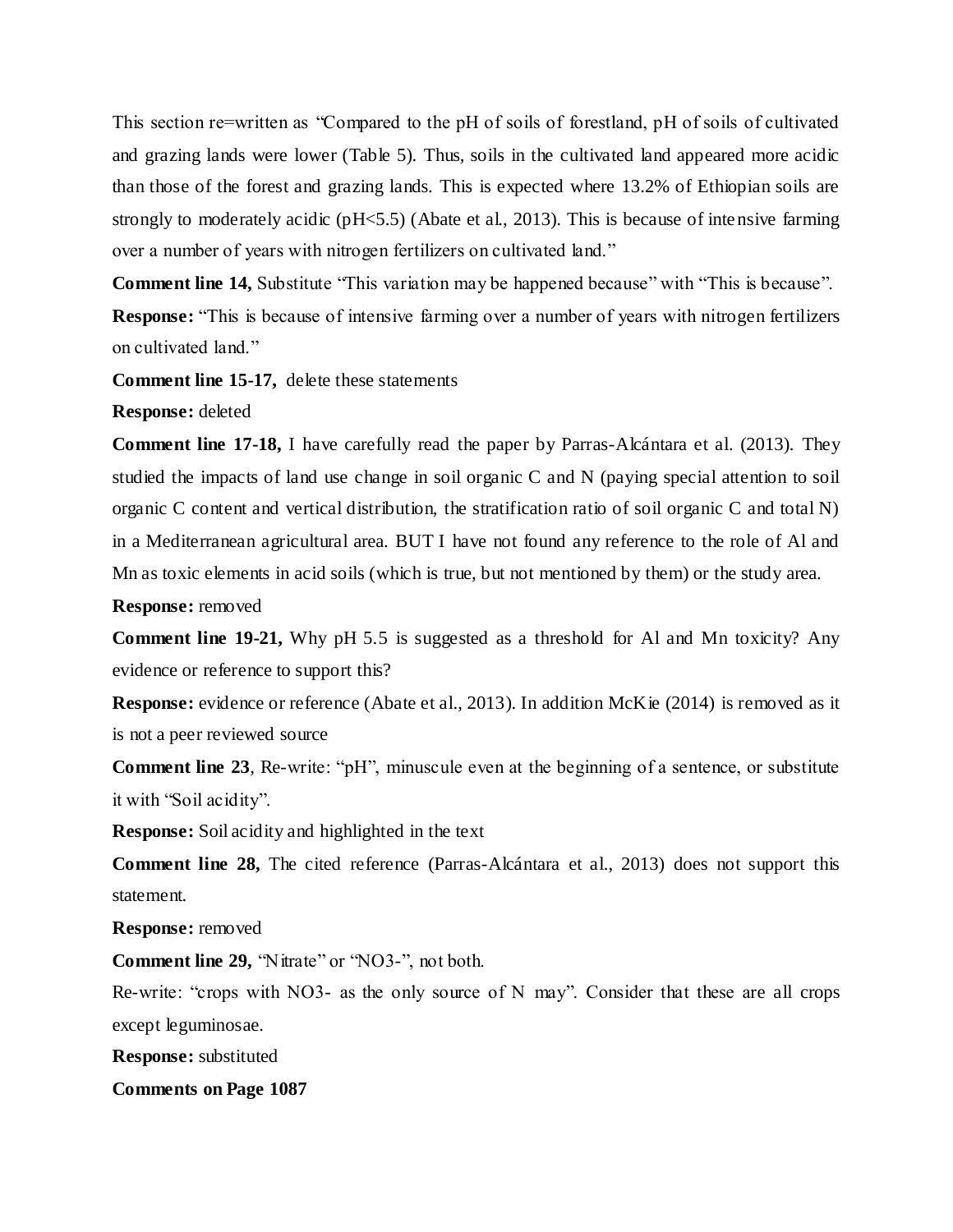**Comment line 1-2,** The cited reference (Gelaw et al., 2013) does not support this statement.

**Response:** substituted by Yao et al., (2010) and Abate et al. (2013)

**Comment line 5-8,** Delete "CEC, which is a good measure of the ability of a soil to retain and supply nutrient to a crop is naturally reliant on soil organic matter, pH, amount and type of clay mineralogy, land management (Tahir et al., 2009; Gol et al., 2010)".

**Response:** deleted

**Comment line 10-12,** This statement can be combined with the previous one in order to reduce the length of text.

**Response:** combined and highlighted in the text

**Comment line 12, Re-write: Mean exchangeable Ca2+ content".** 

**Response:** "Mean exchangeable  $Ca^{2+}$  content was highest on forest land and lowest on cultivated land (Table 2)."

**Comment line 20-22,** If data are not significantly different, you cannot say they are. Please, revise this statement.

Response: accepted and removed from the text

**Comment page 1088**

**Comment line 2,** Delete the first sentence and move a reference to Table 6 to the next one, between parentheses.

**Response:** deleted and table reference is indicated the parentheses

**Comment line 3, Re-write: "exchangeable Ca2+ and Mg2+ and ...".** 

**Response:** "Each of SOM, TN, CEC, exchangeable  $Ca^{2+}$  and  $Mg^{2+}$ , and pH are positively and significantly ( $P < 0.05$ , Table 6) associated with each of soil properties except with available P, silt and clay."

**Comment line 8, Re-write: "pH".** Delete the "+" sign for r coefficients through the text, it is not necessary.

**Response:** accepted and indicated throughout the texts.

**Comment line 8-9,** This is OK, but try to avoid repeating results from tables. Otherwise, if all coeffcients and p-values are in the text, the table should be deleted.

**Response:** Accepted

**Comment line 14-17,** Check spelling: "Muñoz-Rojas".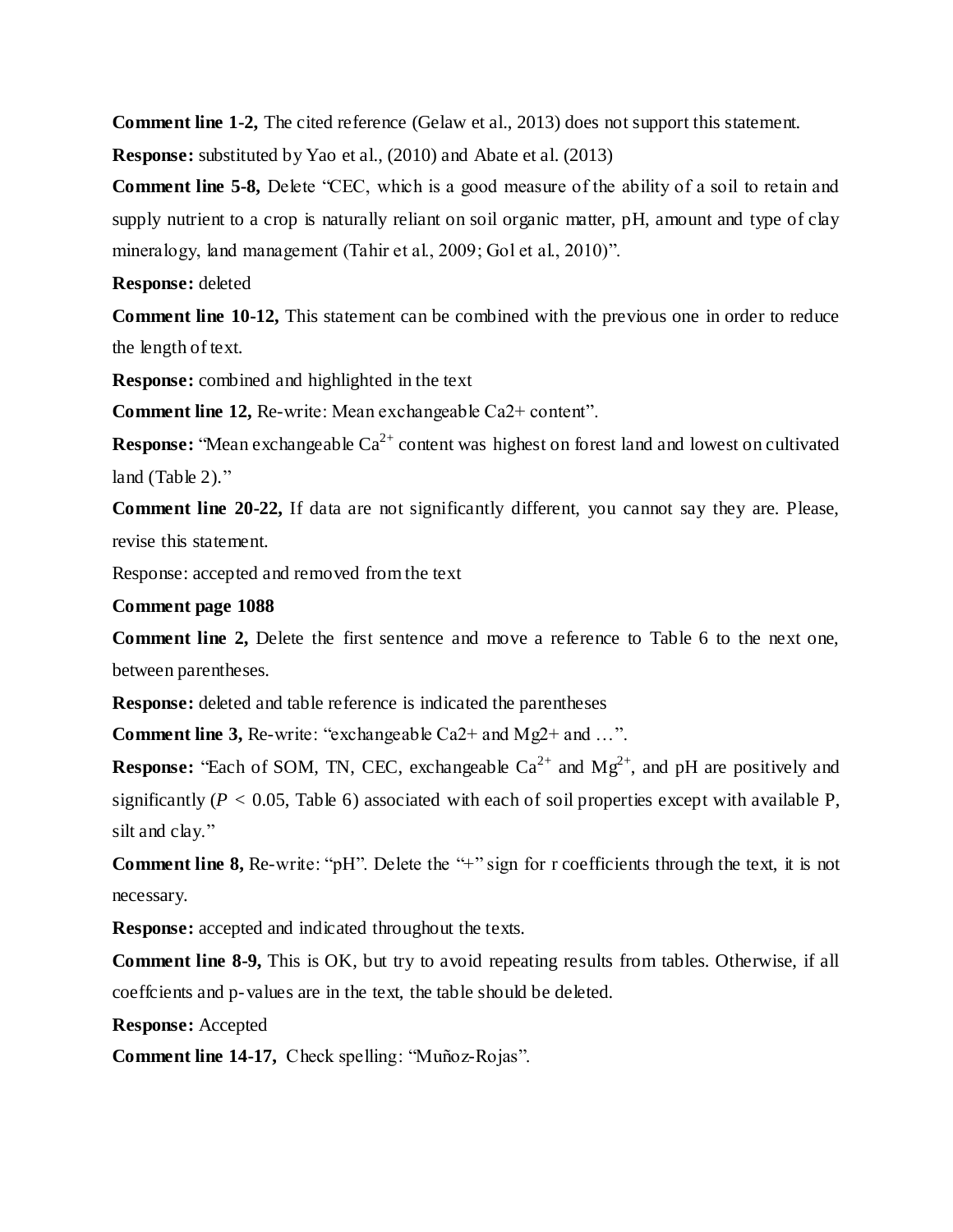In their paper, Muñoz-Rojas et al. (2015) talk about certain land use changes, but not about specific practices as compost, cover crops, manures, minimum tillage or crop rotation.

**Response:** substituted with Martins et al., 2009; Mikha et al., 2005

**Comment line 18-21**, Delete "Nevertheless". Not only the low available P contents, also the limited range of pH is involved.

## **Response:** deleted

**Comment line 21, Re-write: "exchangeable**  $Ca^{2+r}$ **.**"

**Response:** "In contrast, clay fraction is negatively and significantly ( $P < 0.05$ ) associated with OM, total N, CEC, exchangeable  $Ca^{2+}$ , pH, and silt. SOM significantly and strongly associated with pH."

**Comments line 21-23,** Any explanation for this?

**Response:** "Thus, conversion of forestland into cultivated lands implies degradation of SOM that influences most of soil properties, since SOM is the major natural sources of N in the soil, provides P, increases CEC and provides other micronutrients through an effective soil food web (Braimoh and Vlak, 2014)."

**Comment line 26-27**, This statement is absurd. Revise.

The only time that Emiru and Gebrekidan (2013) [not "Nega and Heluf", see comments below on references] mention the word "clay" in their paper is very far from your statement: "Additionally, increasing clay percentage with depth also has the tendency to furnish hydrogen ions from clay colloidal surfaces to the soil solution again reducing which finally reduce soil pH. **Response:** removed from the text

**Comment, page 1089, line** 1 Kaolinite has a low CEC, of course. But more explanations are needed. pH can contribute to explain high or low soil OM contents, but pH only cannot explain why OM content decreases when clay content increases.

**Response:** removed from the text

# **Comment on References**

I have not checked all references, but have found some mistakes and repeated errors (as changing family names for given names). Some of these are commented below, but a deep revision of the reference list is necessary. Some changes in the reference list may imply changes of citations in the main text.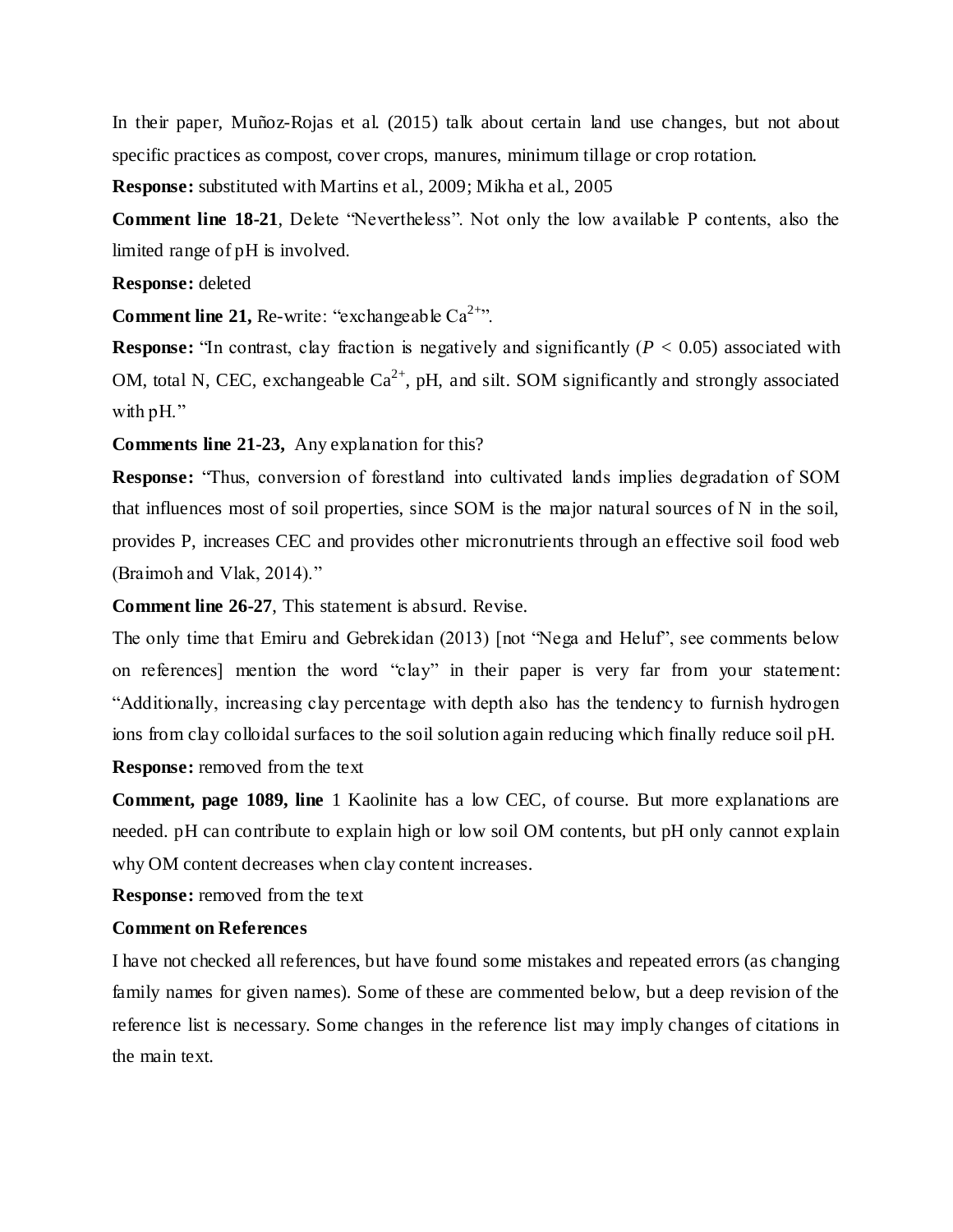**Response:** We have checked the references taking in to consideration the concern of the referee. The corrections are highlighted in the text.

**Comment:**  $\Box$  Biro et al., 2013: One author is missing.

**Response:** Biro, K., Pradhan, B., Muchroithner, M., and Makeschin, F.: Land use/land cover change analysis and its impact on soil properties in the northern part of Gadarif region, Sudan, Land Degrad. Devlop., 24, 90–102, 2013.

**Comment:** Braimoh and Vlak (2014): Check spelling of authors (Vlek) and title (land-cover). **Response:** removed

**Comment:** Food and Agricultural Organization (2006): Change to: FAO: Guidelines for soil descriptions, 4th ed, Food and Agricultural Organization of the United Nations, Rome, 2006. Comment:

Gebreyesus (2013): Substitute "Gebreyesus, B.T." with "Tesfahunegn, G. B.".

Response: Tesfahunegn, G.B.: Soil quality indicators response to land use and soil management systems in Northern Ethiopia's catchment, Land Degrad. Develop., published online, doi:10.1002/ldr.2245, 2013.

Comment: Gelaw et al. (2013): The paper is now published as Gelaw et al. (2015). Check for date, volume and pages.

Response: removed both from text and reference list

Comment: Gol et al. (2010): Check author names: Göl, C. Çakir, M., Ediş, S., Yilmaz, H. Check spelling in the title: Gökçay. McKie (2014): This is not a peer-reviewed publication. It is only a leaflet in the internet and cannot be used as a reference.

Response: removed

Comment: Mekonnen et al. (2014): The paper has been assigned volume and pages. Please, check: Mekonnen, M., Keesstra, S. D., Stroosnijder, L., Baartman, J. E. M., and Maroulis, J.: Soil Conservation Through Sediment Trapping: A Review. Land Degrad. Develop., 26: 544– 556, 2015.

Response: Mekonnen, M., Keesstra, S. D., Stroosnijder, L., Baartman, J. E. M., and Maroulis, J.: Soil conservation through sediment trapping: A review, Land Degrad. Develop., 26:544- 556,2015.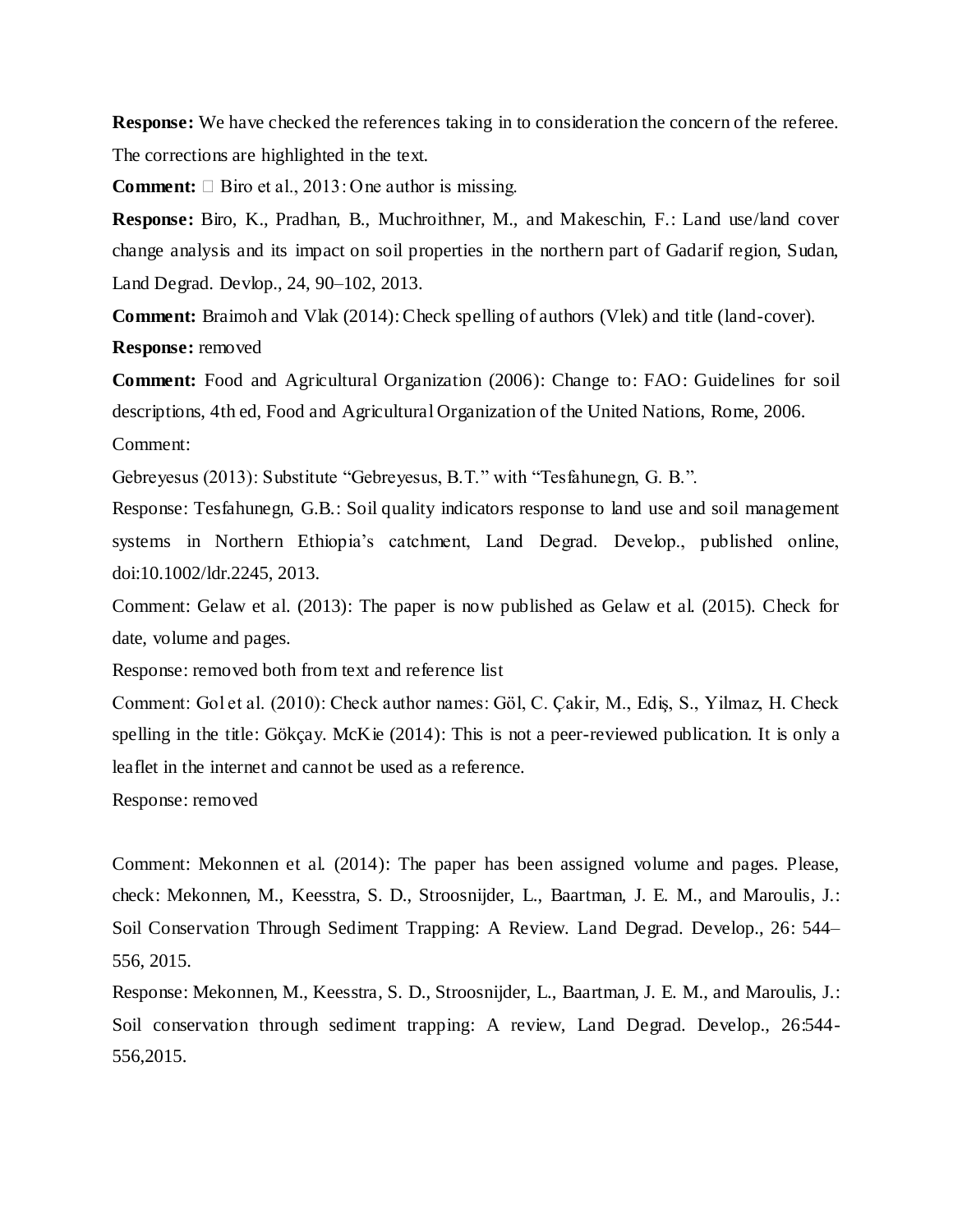**Comment:** Nega and Heluf (2013): Check author names: Emiru, N., Gebrekidan, H. Use capitals for "Senbat" in the title.

**Response:** Emiru, N., Gebrekidan, H.: Effect of land use changes and soil depth on soil organic matter, total nitrogen and available phosphorus contents of soils in Senbat watershed, western Ethiopia,J. Agric. Biol. Sci., 8, 206–212, 2013.

Comment: Tadele et al. (2013): Check author names: Amare, T., Terefe, A., Selassie, Y.G., Yitaferu, B., Wolfgramm, B., Hurni, H. Check spelling: "toposequence".

Response: Amare, T., Terefe, A., Silasie, Y. G., Yitaferu, B., Wolfgramm, B., and Hurni, H.: Soil properties and crop yield along the terraces and toposequence of Anjeni watershed, central highlands of Ethiopia, J. Agric. Sci., 5, 134–144, 2013.

Comment: USAD (2014): USDA, not USAD. Nevertheless, this is not a scientific article and should not be cited here.

Response: Removed

Comment: Vågen et al. (2013): Check author names: Vågen, Tor-G., Winowiecki, L.A., Abegaz, A., and Hadgu, K.M.

Response: Vågen, Tor-G., Winowiecki, L. A., Abegaz, A., and Hadgu, K.M.: Landsat-based approaches for mapping of land degradation prevalence and soil functional properties in Ethiopia, Rem.Sens. Environ., 134, 266–275, 2013.

# **Comment on Tables and figures**

**Comment:** In general, tables and figures must be completely understood by the audience when read separately from the main text. I think ANOVA and post-hoc results are missing in some tables (Table 2?).

**Response:** all comments given by the referee are accepted and the details are indicated in tables in the paper and response of the authors on page 1.

**Comment:** Figure 1. I think this figure is not necessary and suggest removing it. It would be more useful if land use types were shown in detail, not political borders of woredas. But if authors want to keep it, some changes are required. Remove "Map of the study area" from the figure. Add "Ethiopia" to the general view. Check if the figure is easily read when printed in the journal. Some patterns (Airo or Sobokumi, for example) are too similar to "Other Woreda Kebeles" (may you provide a color figure?). Is it necessary to differentiate woredas and regions (with a pattern for Oromia) in the detailed and general views instead of land use types? A zero to